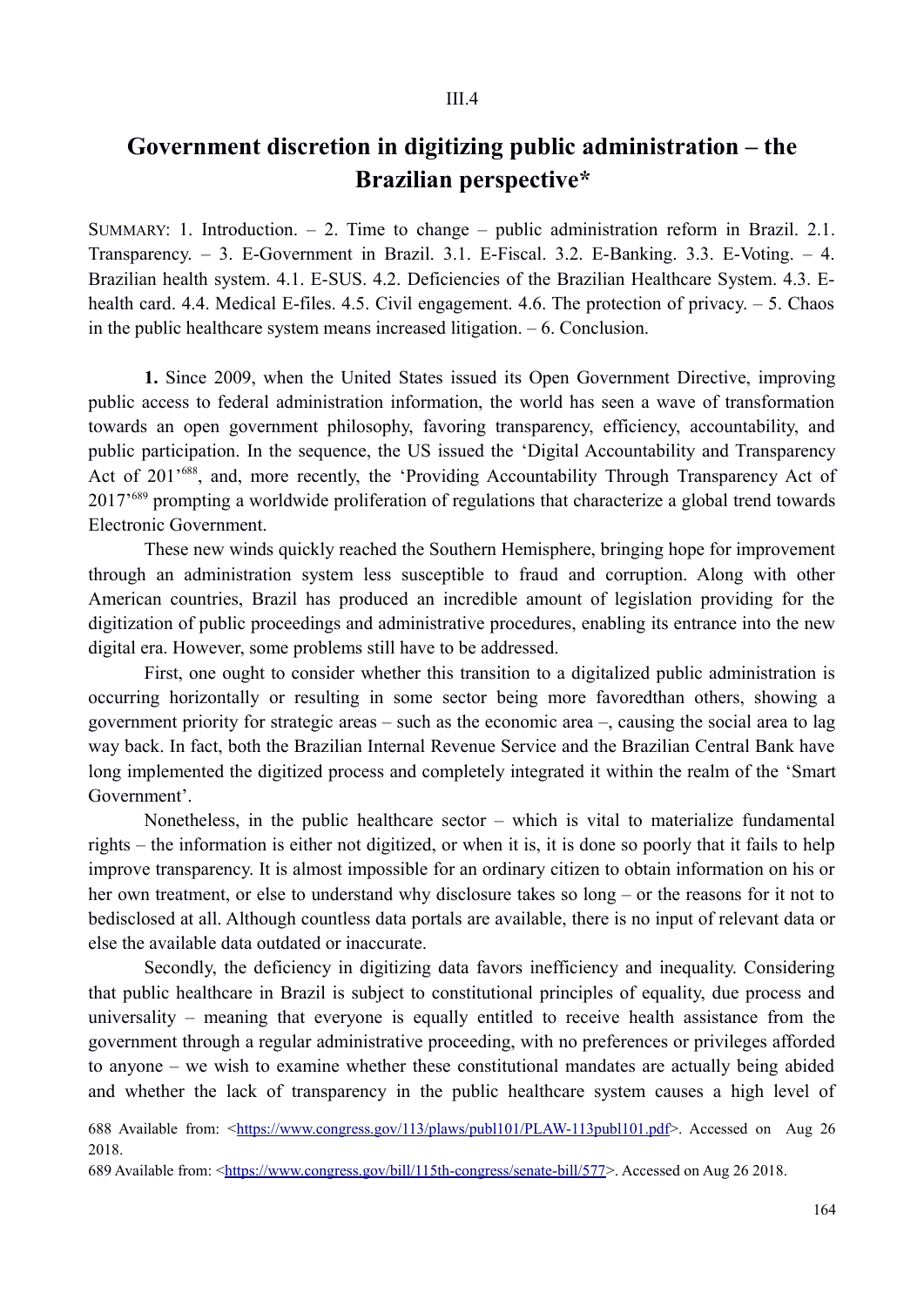dissatisfaction among users, forcing them to go to court seeking clarification as to their standing in the waiting lists for surgery, hospital entry, and provision of medicine by means of injunctions demanding expedited treatment.

In fact, within the enormous number of new lawsuits filed every year in Brazil, a major part concerns the deficiencies of public health services and the disrespect of fundamental rights. To deal with this phenomenon of judicialization, the new Code of Civil Procedure<sup>690</sup> mandates that all legal case records are to be digitized. Since 2015, much computer software has been developed to allow faster case resolution, improving the administration of justice. Nonetheless, one ought to enquire whether all effortsdesigned for judiciary digitization will have a positive effect in the improvement of the health system itself.

The big challenge that the digitized era imposes is the protection of privacy. One ought to consider whether the Brazilian government is taking appropriate action to protect privacy in all digitized data – which includes personal data –, especially under the due process law clause, which requires proper notification of parties involved. In fact, this massive amount of digitized data produced by the public health system and the judiciary system is now open to the public at large and is available for research and reuse anywhere in the world. It is thus important to develop measures to secure this BIG DATA as it is not bound by border or jurisdiction constraints.

Lastly, considering that Brazil has had a broad and successful experience with electronic elections for the executive and legislative branches of power since 1996 and that this expertise could easily be used to engage the civil society in the decision-making process, one ought to examine whether the Brazilian government intends to enable democratic participation in social issues by giving due notice on forthcoming policies and the opportunity for comments.

In conclusion, we intend to demonstrate that Brazil has all the means necessary to be integrated as an e-Government through digitization and integration of all areas in public administration. Fundamental constitutional principles on the rule of law and public interest urge the implementation of the healthcare system along with equality, universality and due process, devoid of any discretionary policies aiming only at specific areas – such as taxation and financing –, as has been the case during past decades.

The real issue will be to create institutional constraints and to ensure that political decisionsupon implementing a high-quality e-healthcare system will apply efficiency, transparency and accountability principles to public action, thus meeting the expectations of Brazilian society.

**2.** It is common knowledge that Brazil is a huge country, it is the world's  $5<sup>th</sup>$  largest country and has an estimated population of more than 206,1 million, an approved annual budget of R\$ 3,5 trillion in 2018691, and GDP [PPP] of \$ 3,1 trillion reais. Considered the world's largest rain forest, Brazil is extremely rich in many different natural resources<sup>692</sup>. Although it occupies the  $8<sup>th</sup>$  position

690\*Paper prepared for presentation at the University of Milano Seminar"Big Data and Law: New challenges Beyond Protection", in October 2018.

Law 13,015 of July, 21, 2014. New Brazilian Code of Civil Procedure, Articles 193 through 199. Available from:  $\frac{\text{http://www.planalto.gov.br/ccivil}}{03/ \text{Ato2015-2018/2015/Lei/L13105.htm}}$ . Accessed on Aug 26, 2018. 691Available from: ˂http://agenciabrasil.ebc.com.br/politica/noticia/2017-12/orcamento-de-2018-e-aprovado-comprevisao-de-gastos-de-r-357-trilhoes˃. Accessed on Aug 26, 2018.

692Available from: <https://www.heritage.org/index/country/brazil>. Accessed on Aug 26, 2018.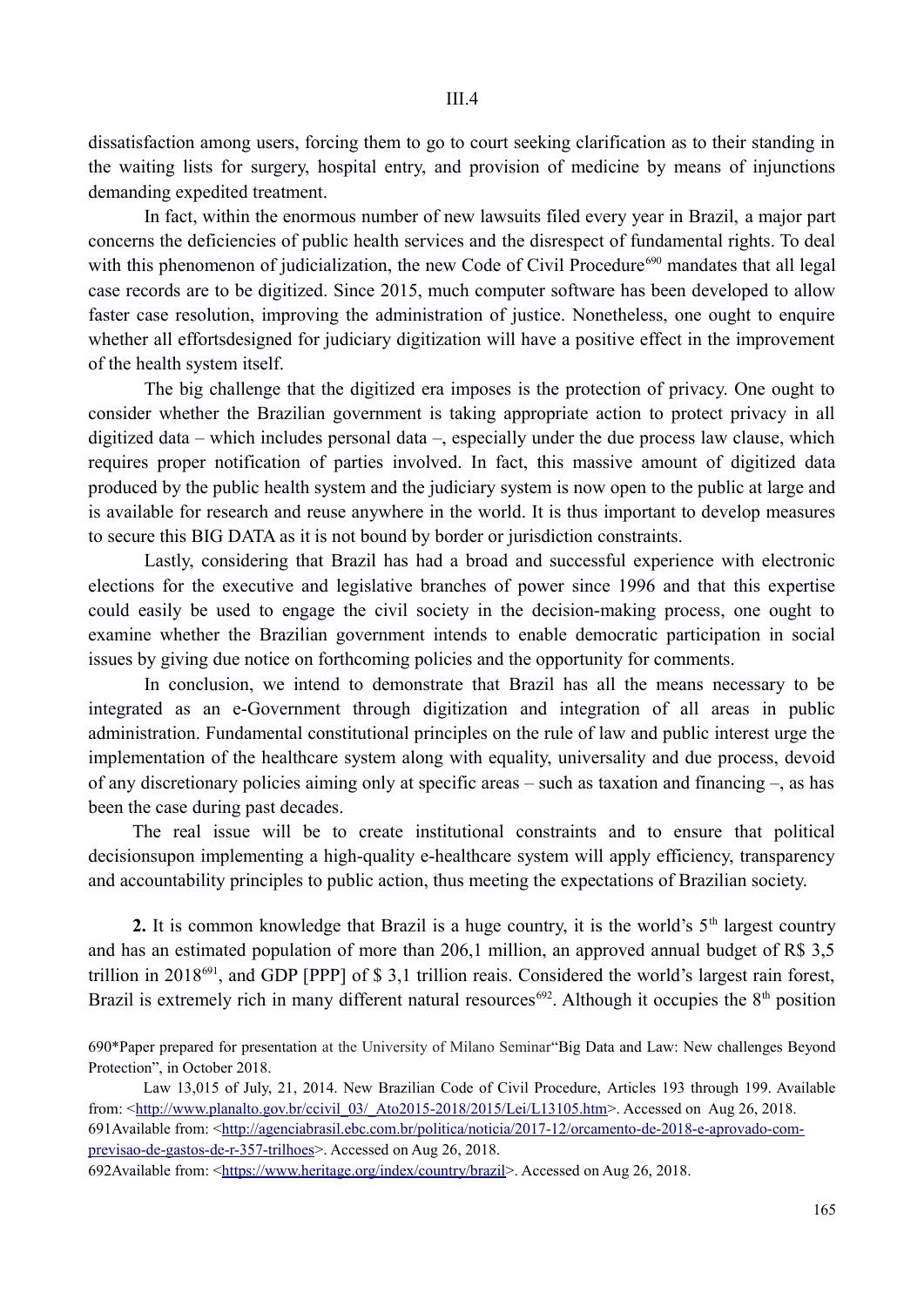among the  $10<sup>th</sup>$  largest economies in the world and a USD 1.8 economy<sup>693</sup>, there is great social inequality and poverty among its population $694$ .

In addition, the Brazilian Constitution of 1988 expressly sets forth the Brazilian state's goals, namely: to build a free, just and equal society. This constitutes a major challenge as it requires that the government make social rights fully available for its population – which includes education, health, food, work, housing, leisure, security, social security, protection of motherhood and childhood, and assistance to the destitute<sup>695</sup>, establishing the grounds for a welfare State, a social state, as defined by the Brazilian Supreme Court<sup>696</sup>.

Such challenge and huge numbers called fora reform in the administrative branch. In 1996, the Brazilian government launched a Reform Plan<sup>697</sup>, starting with the  $19<sup>th</sup>$  amendment to the Constitution – which imbedded the principle of efficiency into the administration principles listed in article 37698, all with a view to building astrong, social and democratic state. The Reform Plan was inspired by the New Public Management ideas, based on the principle that «governments could be managed like an enterprise"<sup>699</sup>, so as to modernize and improve Brazilian public administration.

The global financial and economic crises of 2008, however, marked the end, or at least the reinvention of the NPM, with profound changes to «the establishment of a Smarter State that is fiscally sustainable»<sup>700</sup>with an emphasis on fostering efficiency, accountability, and transparency in government action, as well as the introduction of anticorruption practices, through investments in modern technological tools, such as Information Technology [IT].

695 BRAZIL. Constitution of the Federative Republic of Brazil, 1988. Article 6. "Education, health, food, work, housing, leisure, security, social security, protection of motherhood and childhood, and assistance to the destitute are social rights, as set forth by this Constitution." Available from:

˂http://www.stf.jus.br/repositorio/cms/portalStfInternacional/portalStfSobreCorte\_en\_us/anexo/Constitution\_2013.pdf˃ . Accessed on Aug 26, 2018.

696 BRAZIL. Supreme Court (Ag. Reg. no RE) 1.101.106/DF. Reporter: Justice Celso de Mello. Brasília, August 9, 2018

697 Available from:  $\frac{\text{http://www.bresserpereira.org.br/rgb.asp>}}{\text{Accessed on Aug 26, 2018.}}$ 

698BRAZIL, Federal Constitution, 1988. Article 37. "The governmental entities and entities owned by the Government in any of the powers of the Union, the states, the Federal District and the Municipalities shall obey the principles of lawfulness, impersonality, morality, publicity, and efficiency." Available from:

<sup>693</sup> Available from:  $\langle \frac{https://www.weforum.org/agenda/2017/03/worlds-bigger-economics-in-2017/}{https://www.weforum.org/agenda/2017/03/worlds-bigger-economics-in-2017/}{https://www.weforum.org/agenda/2017/03/worlds-bigger-economics-in-2017/}{$ Aug 26, 2018.

<sup>694</sup>According to IBGE, 50 million Brazilian citizens live below the poverty line. Available from: <http://agenciabrasil.ebc.com.br/economia/noticia/2017-12/ibge-brasil-tem-14-de-sua-populacao-vivendo-na-linha-depobreza>. Accessed on Aug 26, 2018.

<sup>˂</sup>http://www.stf.jus.br/repositorio/cms/portalStfInternacional/portalStfSobreCorte\_en\_us/anexo/Constitution\_2013.pdf˃ . Accessed on Aug 26, 2018.

<sup>699</sup> G. Napolitano, *Looking for a smarter government (and administrative law) in the age of uncertaint,* in S. Rose-Ackerman, P. Lindseth, B. Emerson, *Comparative Administrative Law*, Cheltenham, 2017, II ed., p. 358. 700 Ibidem, 2017, p. 359.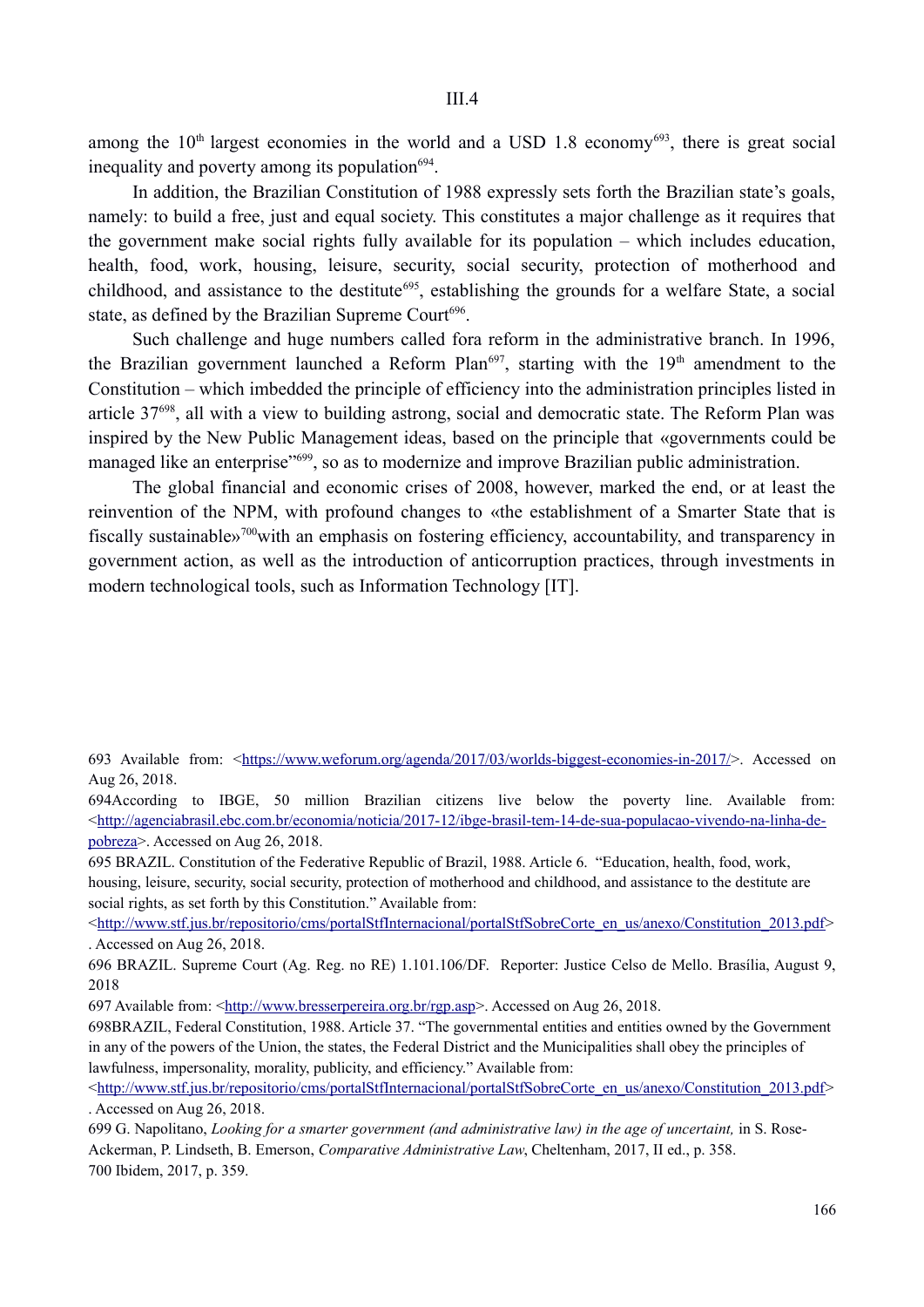Again, following the world openness trend inspired by the United States' Open Government Directive of 2009, Brazil launched the Transparency  $Act^{701}$  – which provides on the access to public information and constitutes the framework for Brazilian E-government policies<sup>702</sup>.

**2.1.** One of the first requirements for a modern 'Smart State' is to ensure transparency and openness in governmental activities. It is not easy to define *transparency*, however, as its concept is «expanding, becoming larger and more diffuse by incorporating more ideas into it»<sup>703</sup>. It is true that «Transparency limits corruption, protects against opportunistic behavior by officials and encourages public participation»704.

Although many scholars define transparency simply as access to information, it surely encompasses much more than that.

«First, transparency is particularly about lowering the cost of physical access to information in real-time. «Transparency" or «access" does not really exist if obtaining and securing information is costly in either time or effort […]

Second, «transparency» has a computational or complexity dimension»<sup>705</sup>

In order to be transparent, a government has to make information available at a low cost and in real time, which means online, in the Internet. The burden is now on the government to open data, in order to make information ready for public access. Also, it is not only about the data, but the quality, the complexity of the data made available – that is, data which will enable people to find the right answers to the questions asked.

On the other hand, transparency encourages public participation with a view «to improving the democratic process and more informed agency deliberation"706. Although transparency provisions do not define the standards of said participation [but, of course, the more direct it is, the better], they include the participation of individuals and non-governmental groups - «the groups that will be affected by the administrative decisions $v^{707}$ .

701 BRASIL. Law 12,527 of November 18, 2011. This law shall govern the access to information afforded by item XXXIII of Art. 5, item II of Paragraph Three of Art. 37, and Paragraph 2 of Art. 216 of the Federal Constitution; amends Law No. 8,112 of December 11, 1990; revokes Law No. 11,111 of May 5, 2005, as well as the provisions on Law No. 8,159 of January 8, 1991; and sets forth other actions that ought to be taken.Available from:

˂http://www.planalto.gov.br/ccivil\_03/ato2011-2014/2011/lei/l12527.htm˃. Accessed on Aug 26, 2018.

702 F. S. O. S. Bonelli, *Administração pública contemporânea e Informática: o surgimento, os princípios administrativos envolvidos e os limites ao avanço do Governo Eletrônico no Brasil (e-Gov),* in Revista de Direito Administrativo contemporâneo: ReDAC, 2014, II 2, 9, jun. 2014, p. 13.

703 R. G. Vaughn, *Transparency in the Administration of Laws: The Relationship between Differing Justification for Transparency and Differing Views of Administrative Law*. American University International law review, v. 26, Issue 4, Article 3. p. 969, 2011 - Provided by Harvard Law School Library. Available from:

˂http://digitalcommons.wcl.american.edu/cgi/viewcontent.cgi?article=1719&context=auilr˃. Accessed on Aug 26, 2018.

704 A. Candeub, *Transparency in the Administrative State*. 51 Houston Law Review, 2013, p. 386. Provided by Harvard Law School Library. Available from:  $\frac{\text{http://www.houstonlawreview.org/2013/12/06/512-transparency-in-the-}}{1}$ administrative-state/ $>$ . Accessed on Aug 26, 2018.

705 Ibidem, 2013, p. 387.

706 Ibidem, 2013, p. 389.

707 R. G. Vaughn, op. cit., 2011, p.981.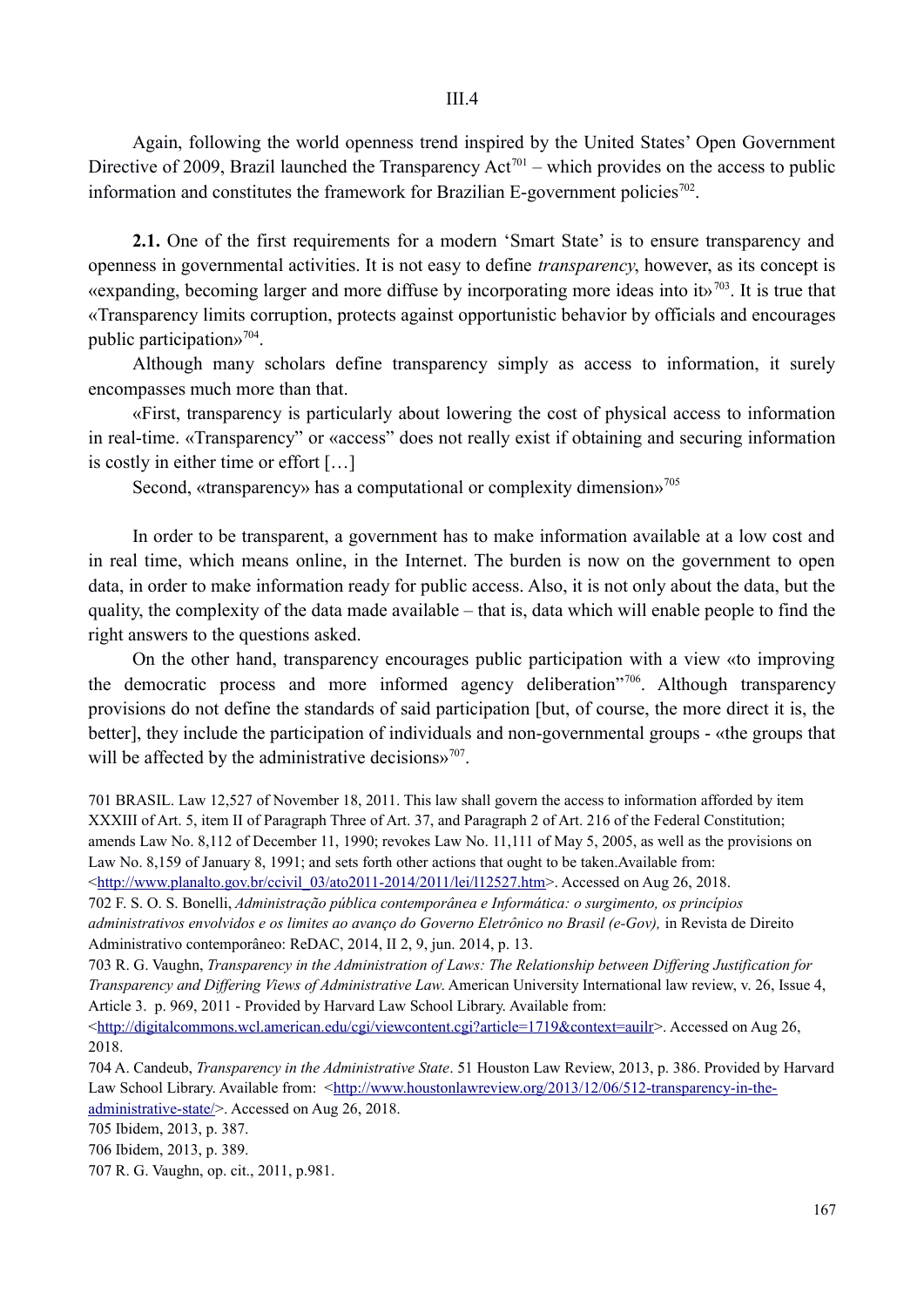Despite different doctrinal opinions, Bonelli argues that transparency has been incorporated into the Brazilian Constitution as a principle – when it refers to publicity and access to information – in article 5, XXXIII<sup>708</sup>, as well as in article 37 and II, and paragraphs 2 and 3 of art.  $216^{709}$ , which provides on the access to information concerning government actions<sup>710</sup>. The Brazilian Supreme Court has pointed in the same direction, stating that publicity is a «precept that recommends governmental transparent actions<sup>711</sup>; and transparency is a more specific aspect of the publicity principle<sup>712</sup>, which renders it more concrete and gives the citizen the possibility to be aware of governmental action.

Transparency demanded openness of governmental information. Starting with the federal statute that governs public management responsibility<sup>713</sup>, the federal government decided to implement transparency by issuing several acts whichaddressedits duty to disclose information on public finances [see the Transparency Federal  $Act^{714}$ ]. The Supreme Court, however, ruled that

708 BRAZIL. Federal Constitution, 1988. Art. 5. XXXIII – All individuals are entitled to obtain from public authorities any information of private interest to said individuals, or else of collective or general interest, and such information shall be disclosed within the timeframe provided by law, subject to liability penalties applicable to authorities addressed, except where such information is classified, as required by security concerns applying to society or the State. Available from:

 $\langle \frac{\text{http://www.stf.jus.br/reposition/cms/portalStfInternational/portalStfSobreCorte en us/anexo/Constitution 2013.pdf}}$ . Accessed on Aug 26, 2018.

709 BRAZIL. Federal Constitution, 1988. Art. 216. […] Paragraph Two. Public administration authorities shall manage government documents and afford consultation thereof to all who need it in the manner provided by law. Available from:

<http://www.stf.jus.br/repositorio/cms/portalStfInternacional/portalStfSobreCorte\_en\_us/anexo/Constitution\_2013.pdf> . Accessed on Aug 26, 2018.

710 BRAZIL. Federal Constitution 1988. Art. 37. All direct or indirect public administration authorities of any of the branches of power of the Union, the states, the Federal District and municipalities shall abide by the principles of legality, impersonality, morality, publicity and efficiency and, further, by the following: […] Paragraph Three. The law shall provide as to the manner of user participation in direct or indirect public administration and shall specifically regulate: […] II – User access to administrative records and information on government action, due observance to be given to the provisions of art. 5, X and XXXIII. (our emphasis) Available from:

 $\text{thtn:}}$ /www.stf.jus.br/repositorio/cms/portalStfInternacional/portalStfSobreCorte\_en\_us/anexo/Constitution\_2013.pdf> . Accessed on Aug 26, 2018.

711 BRAZIL. Supreme Court. Writ of Mandamus (MS) No. 33,340/FD. Brasilia, May 26, 2015.

712 BRAZIL. Supreme Court. Direct Unconstitutionality Action (ADI) No. 2,444/RS. Brasilia, November 6, 2014.

713 BRASIL. Complementary Law No. 131 of May 27, 2009. Available from:

˂http://www.planalto.gov.br/ccivil\_03/LEIS/LCP/Lcp131.htm˃. Accessed on Aug 26, 2018.

714 BRASIL. Law 12,527 of November 18, 2011. Available from: ˂http://www.planalto.gov.br/ccivil\_03/\_ato2011- 2014/2011/lei/l12527.htm>. Accessed on Aug 26, 2018.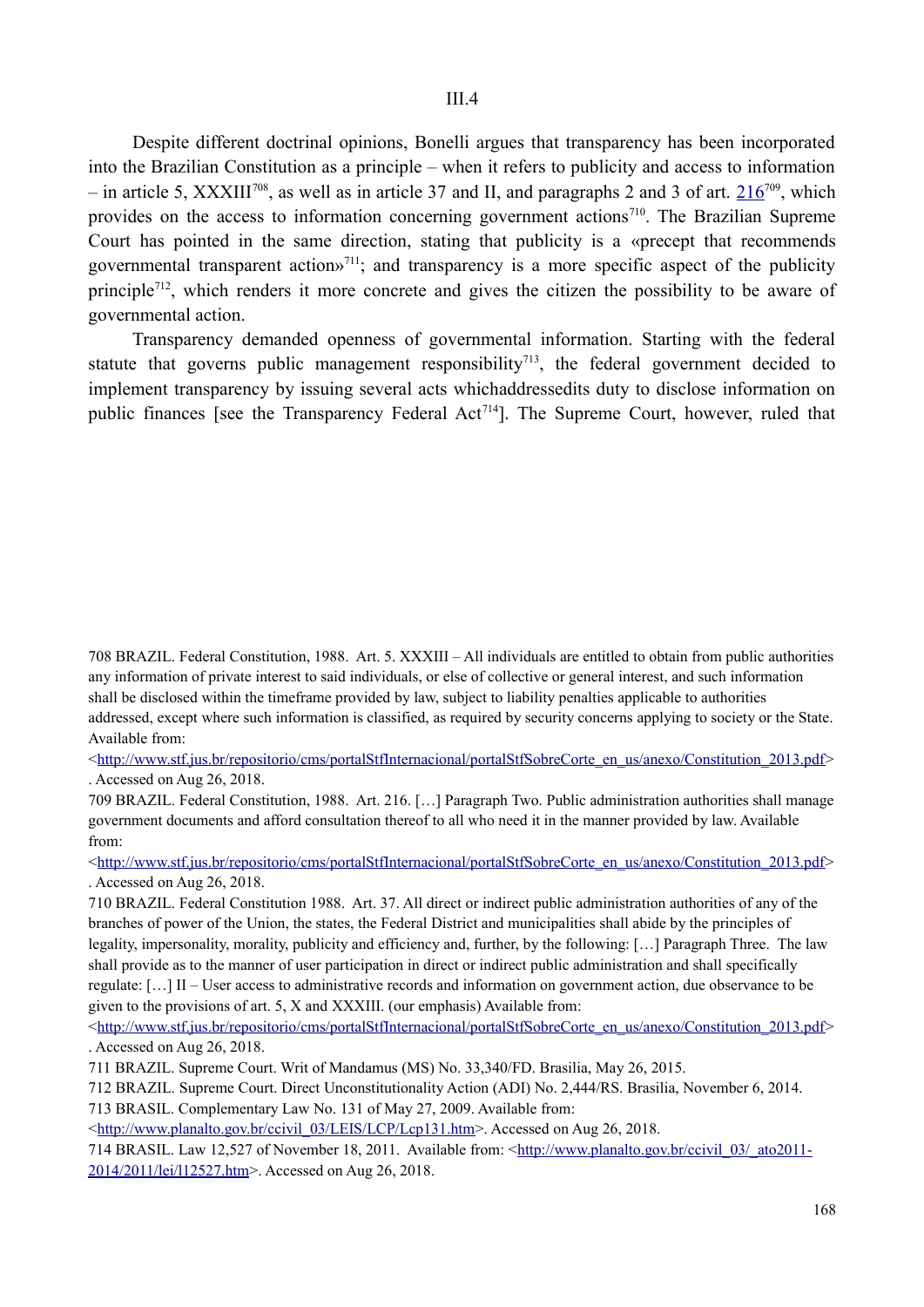ensuing regulation proved to be «insufficient to deal with the problem»<sup>715</sup>. Concrete action and a change of mentality were needed.

Transparency is crucial in contemporary administrative governmentin a democratic society, especially when most of the population have access to Internet<sup> $716$ </sup> and this calls for more interaction with government action<sup>717</sup>.

It is important to mention that since 2004 the Federal Government has created a *Portal da Transparência*<sup>718</sup> that was totally renovated in 2018 – a cyberspace that should be able to «explain governmental action»719, aiming the provide tools for the citizen to know and to question government activities, acting as a state controller, enabling social control of public expenditure and public management [which should be guided by legality and ethics, mindful of public interest]<sup>720</sup>.

The *Portal da Transparência* is just the beginning. Nonetheless, recent studies show that the portal is deficient because transparency is only more accurate when it relates to the «organizational structure» and the «programs and actions» of public institutions [and this includes the easiest information to deliver]; nonetheless, when it gets to financial information, such as «public expenses» and «contracts», disclosures are neither accurate nor clear. The conclusion is that «it is clear that transparency is not among the priorities for [Information] law implementation»<sup>721</sup>. Weknow well that, as Vaugahn warned, «all governments an most organizations exercise some discretion in determining what will be known and what will be kept in secrety<sup>722</sup>.

**3.** As «[…] Governments around the world have realized the great potential of using Information and Communication Technologies [ICTs] to create so called «smart societies for social and economic developments<sup> $723$ </sup>, in 2012, Brazil gave the first steps towards the regulation of public

715BRAZIL. Supreme Court. Extraordinary Appeal (RE) No. 865,401/MG. Brasilia, August 14, 2015. SUMMARY: Constitutional Law. Fundamental right to access information of collective or general interest. Extraordinary appeal grounded on infringement of art. 5, item XXXIII of the Federal Constitution. Application filed by a city council member as city representative and as citizen, directly with the chief of the Executive Branch, with a view to securing information and documents concerning municipal management. Application denied. Invocation of the fundamental right to access information, calling for compliance with the duty to ensure transparency by public authorities, as well as principles governing the republic and publicity. Thesis of municipality grounded on undue interference, the separation of the branches of power and the difference between congressional prerogatives and congressmen prerogatives. General repercussion not acknowledged. Available from:  $\langle \frac{http://portal.stf.jus.br/processos/downloadPeca asp?}\rangle$ id=15338868743&ext=.pdf>. Accessed on Aug 26, 2018.

716 According to IBGE, a Brazilian statistical data institute, 48,1 million households have access to internet, a figure that represents 69.3% of all households in Brazil. Available from: <https://agenciadenoticias.ibge.gov.br/agencianoticias/2013-agencia-de-noticias/releases/20073-pnad-continua-tic-2016-94-2-das-pessoas-que-utilizaram-a-internet-ofizeram-para-trocar-mensagens.html>. Accessed on Aug 26, 2018.

717 F. S. O. S. Bonelli, op. cit., 2014, p. 24-25. Author´s translation

718 Available from: <http://www.portaltransparencia.gov.br>. Accessed on Aug 26, 2018.

719 R. G. Vaughn, op. cit., 2011, p. 971.

720 M. M. Ribeiro, C. O. de A. Freitas, *Análise crítica do e-government como instrumento de eficiência da arrecadação tributária, in* Revista de Direito Empresarial, 2012, p. 10.

721 T. C. Marinho, *Saúde Transparente: uma análise do cumprimento da Lei de Acesso à Informação nas instituições públicas federais de saúde*, 2017, p. 85. Available from: <http://bibliotecadigital.fgv.br/dspace/handle/10438/19480>. Accessed on Aug 26, 2018.)

722 Ibidem, 2017, p. 971.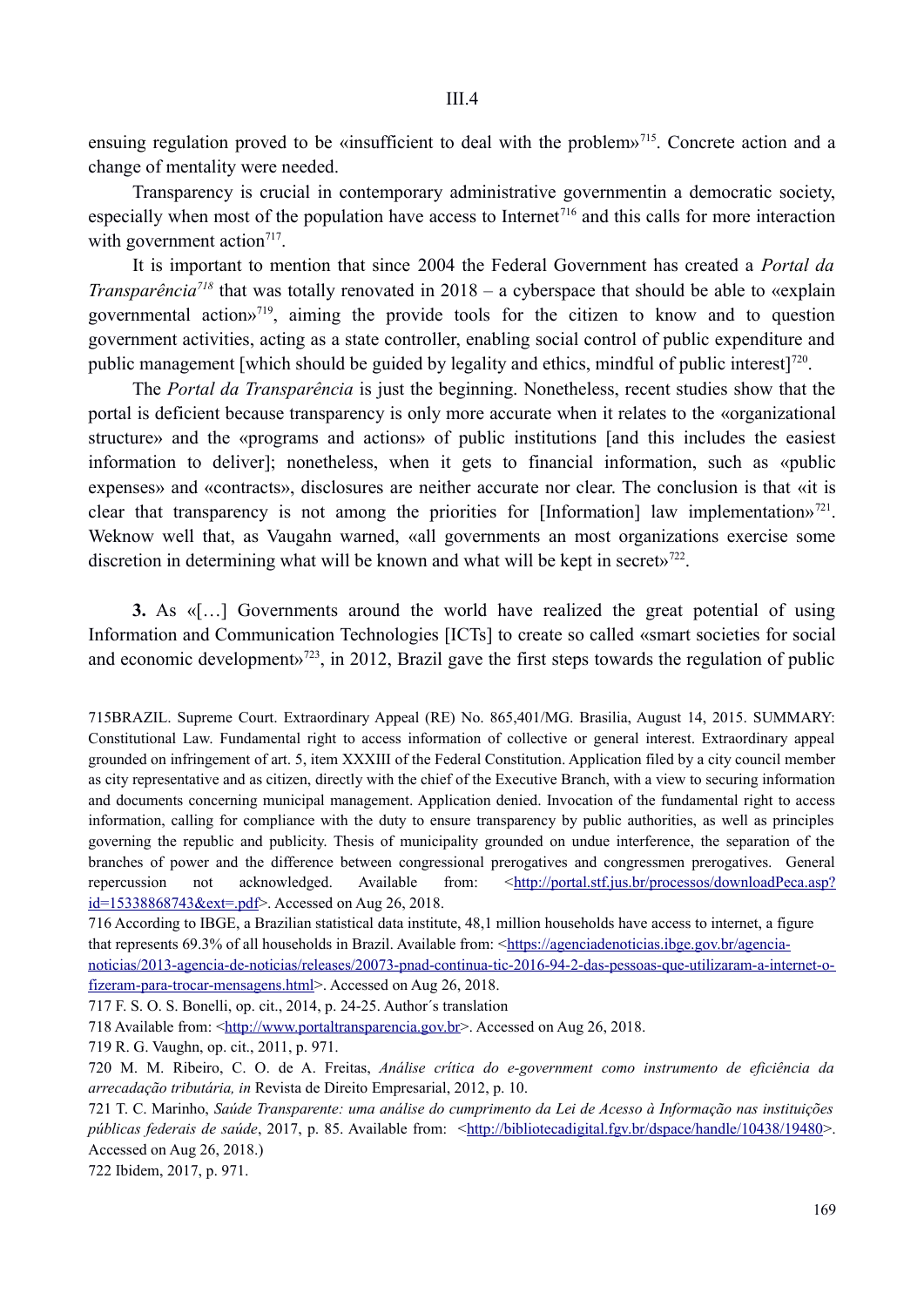record digitalization<sup>724</sup>. In 2000<sup>725</sup>, the Brazilian government created a special group to develop electronic policies of interaction in all branches and levels of government administration, aiming at providing the universalization of services, accessible government, and advanced infrastructure.

After the world crises of 2008, the Brazilian federal government finally launched a digital government policy, aiming to provide for more administrative efficiency, access, and transparency, enabling the proximity of the society with the public services that are available<sup>726</sup>.

The benefits of e-government by use of IT and technology are enormous as the latterincreasespopular participation, universalizes public services, and cuts costs<sup>727</sup> by focusing on basic principles such as equal access to social rights, openness and transparency, by favoring coworking, and by prioritizing digital services, security and privacy, social participation and control [as well as the government as a platform for innovation].

The power to define strategic goals for E-government [*Estratégia de Governança Digital – EGD*] was delegated to regulatory bodies of the Executive branch through the creation of the Governmental Digital Portal<sup>728</sup>, which aims at improving government action towards citizens and gathering information on federal public policy in such a way as to facilitate public participation devoid of barriers.

As we will demonstrate below, digitalization policies have not been uniform for all areas. Some areas that are considered more strategic and vital - such as taxation and fiscal – have been totally integrated into the digital era. Nonetheless, social areas are lagging far behind and remain on their implementation stage.

**3.1.** In 1964, the Fiscal Federal Department created the first Federal Tax Database<sup>729</sup> with a view to regulating and implementing fiscal policies and rendering all tax information in Brazil uniform. In 1968, the first electronic tax returns were filled and all Brazilian citizens, whether taxpayers or not were assigned both a taxpayer number [*CPF – Cadastro Pessoa Física*] and a taxpayer identification card  $[CIC]$ . Since then, the system has seen much improvement<sup>730</sup>.

723 M. I. Manda, J. Backhouse*, Towards a "Smart Society" Through a Connected and Smart Citizenry in South Africa: A Review of the National Broadband Strategic and Policy, in* H. J. Scholl, O. G. M. Janssen, B. K. Lindgren, I. Lindgren, P. P. E. Tambouris, M. A. W. T. Janowski, D. S. Soares. LENCC – Lecture Notes in Computer Science 9820 - Eletronic Government *– 15th IFIP-WG 8.5 International Conference, EGOV 2016,* p.228, *Guimaraes, Portugal, September 5-8, 2016 Proceedings.* Switzerland, 2016- Provided by Harvard Law School Library.

724Available from: <http://www.planalto.gov.br/ccivil 03/\_ato2011-2014/2012/lei/l12682.htm>.Accessed on Aug 26, 2018.

725Available from: <https://www.governodigital.gov.br/EGD/historico-1/historico>. Accessed on Aug 26, 2018.

726Available form: <http://www.planalto.gov.br/ccivil\_03/\_ato2015-2018/2016/decreto/d8638.htm>. Accessed on Aug 26, 2018.

727 M. M. Ribeiro, C. O. de A. Freitas, op. cit., 2012, p. 3.

728Available from: <https://www.governodigital.gov.br/EGD>. Accessed on Aug 26, 2018.

729 BRAZIL. Federal Law nº. 4,516 of December 1st, 1964. This law establishes the Federal Data Processing Service, an entity linked to the Brazilian Finance Ministry. Available from:

<http://www.planalto.gov.br/ccivil\_03/LEIS/L4516.htm>. Accessed on Aug 26, 2018.

730Available from: <http://www.planalto.gov.br/ccivil\_03/Decreto-Lei/Del0401.htm>

 ˂http://idg.receita.fazenda.gov.br/sobre/institucional/memoria/imposto-de-renda/historia/1968-a-1981-comeca-a-era-dasecretaria-da-receita-federal>. Accessed on Aug 26, 2018.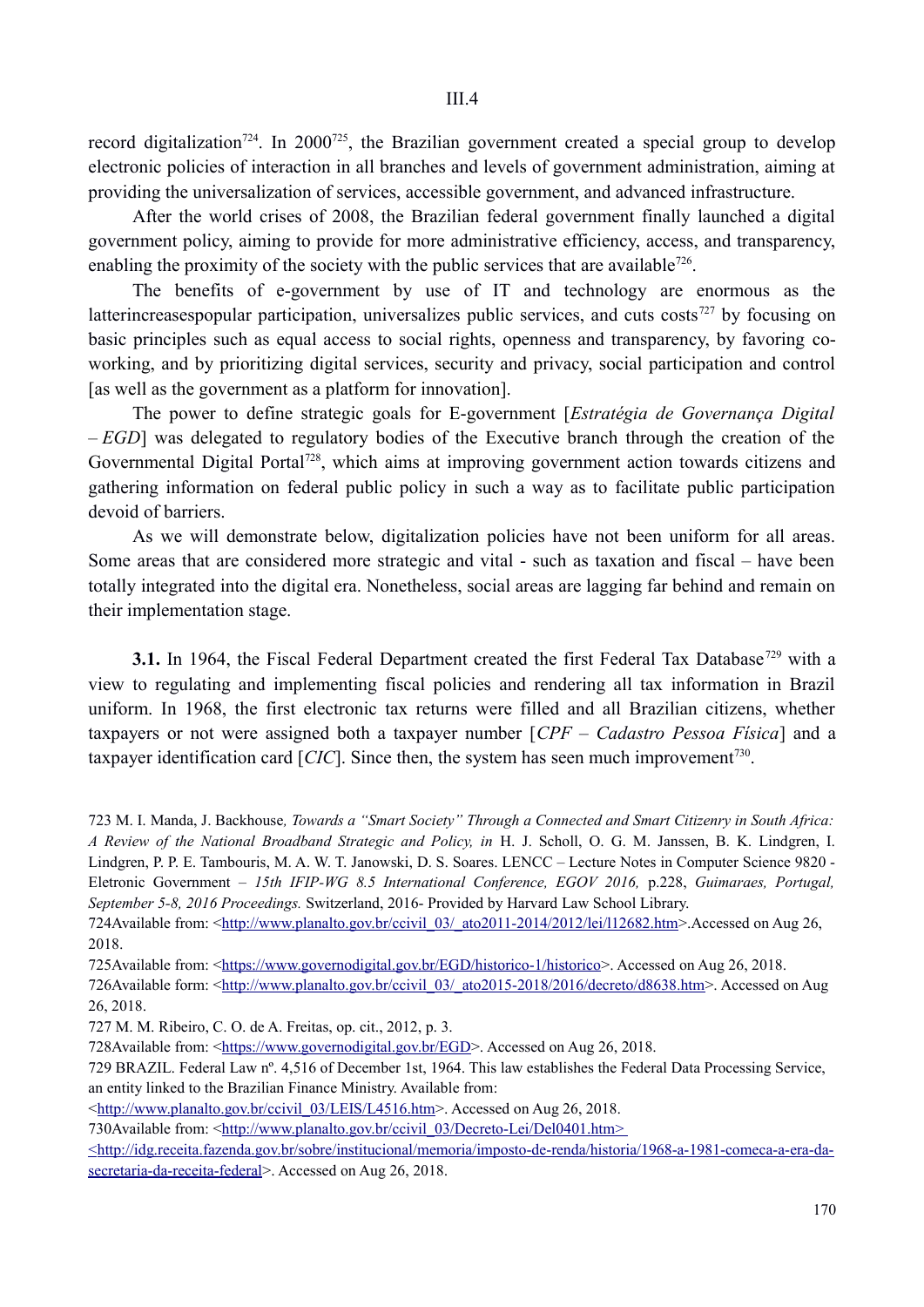In 1997, the government created and implemented *Receitanet,* a web portal for individual taxpayers that afforded the electronic tax return filing option [no hard copy needed] to all. In 2013, the Brazilian Revenue Serviceprocessedmore than 25,571,747 e-tax returns, and in 2017, the number of taxpayers rose to 29,269,987<sup>731</sup> and in less than three months 10% of all tax returns had already been processed, and taxpayers started to receive whatever tax refunds they were entitled to.

All this efficiency is also seen in all levels of government where e-filingis afforded to all other kinds of taxes - including state and local taxes, all of them completely integrated into sophisticated software. As Ribeiro recalls, «if there is an area where e-government is really advanced, that area is tax administration» because it is «vital for the State»732. Information cross-examination is swifter and more accurate, and control is made easier through the use of electronic book-keeping. The entire fiscal obligation can be fulfilled and controlled through the Internet, and this boots tax revenue733.

**3.2.** Due to the inflation that plagued Brazil in the 80's – causing interest rates to rise to as high as  $84\%$  a month –, all efforts were focused on controlling the inflation rate [which reached more than a whopping 707.4 per cent in 1985-9 period<sup> $734$ </sup>. To face the challenges of its production and cope with financial market demands, the Brazilian banking and financial system entered the digital era in the mid 90', offering new digital services that conformed to federal regulations.

The Brazilian Central Bank developed a spectacular national payment system, which became one of the quickest fund-transfer, clearance and settlementsystems in the world. «[...] Internet banking became widely used: by the end of 2009, some 35 million cashing accounts could be accessed remotely via Internet – a figure that accounted for some 48% of all banking transactions in terms of volume that year»<sup>735</sup>.

In 2016, Brazilian Central bank issued new regulations requiring digitalization of all banking transactions, even public banking institutions – such as Banco do Brasil, Caixa Econômica Federal, and BNDES, who are responsible for fostering public policies - are extremely efficient, offering the most sophisticated Internet sites, with total integration of products and services, with branches spread across almost every city in the country and overseas $^{736}$ .

As a result, the Brazilian Banking system ranks 32nd in efficiency in the world financial system according to a World Economic Forum study<sup>737</sup>, due to the fast digitalization of the financial system that started in the 80s.

In sum, a system that is totally integrated in the realm of the 'Smart Government' transition to a digitalized public administration.

731Available from: http://www.serpro.gov.br/menu/noticias/noticias-2018/mais-de-29-milhoes-de-declaracoes-do-irpf-2018-foram-entregues-no-prazo>. Accessed on Aug 26, 2018.

732 M. M. Ribeiro, C. O. de A. Freitas, op. cit., 2012, p. 10.

733 M. M. Ribeiro, C. O. de A. Freitas, op. cit., 2012, p. 11.

734 Available from: <https://www.jstor.org/stable/157697?seq=1#page\_scan\_tab\_contents>. Accessed on Aug 26, 2018. 735 Payment, clearing and settlement systems in Brazil, CPSS – Red Book – 2011. Available from:

<https://www.bis.org/cpmi/publ/d97\_br.pdf>. Accessed on Aug 26, 2018.

736Available from: <https://www.export.gov/article?id=Brazil-Banking-Systems Accessed on 08.26.2018>. Accessed on Jun 23, 2018

737Available from: <https://exame.abril.com.br/economia/os-paises-onde-o-sistema-financeiro-funciona-melhor/>. Accessed on Jun 23, 2018.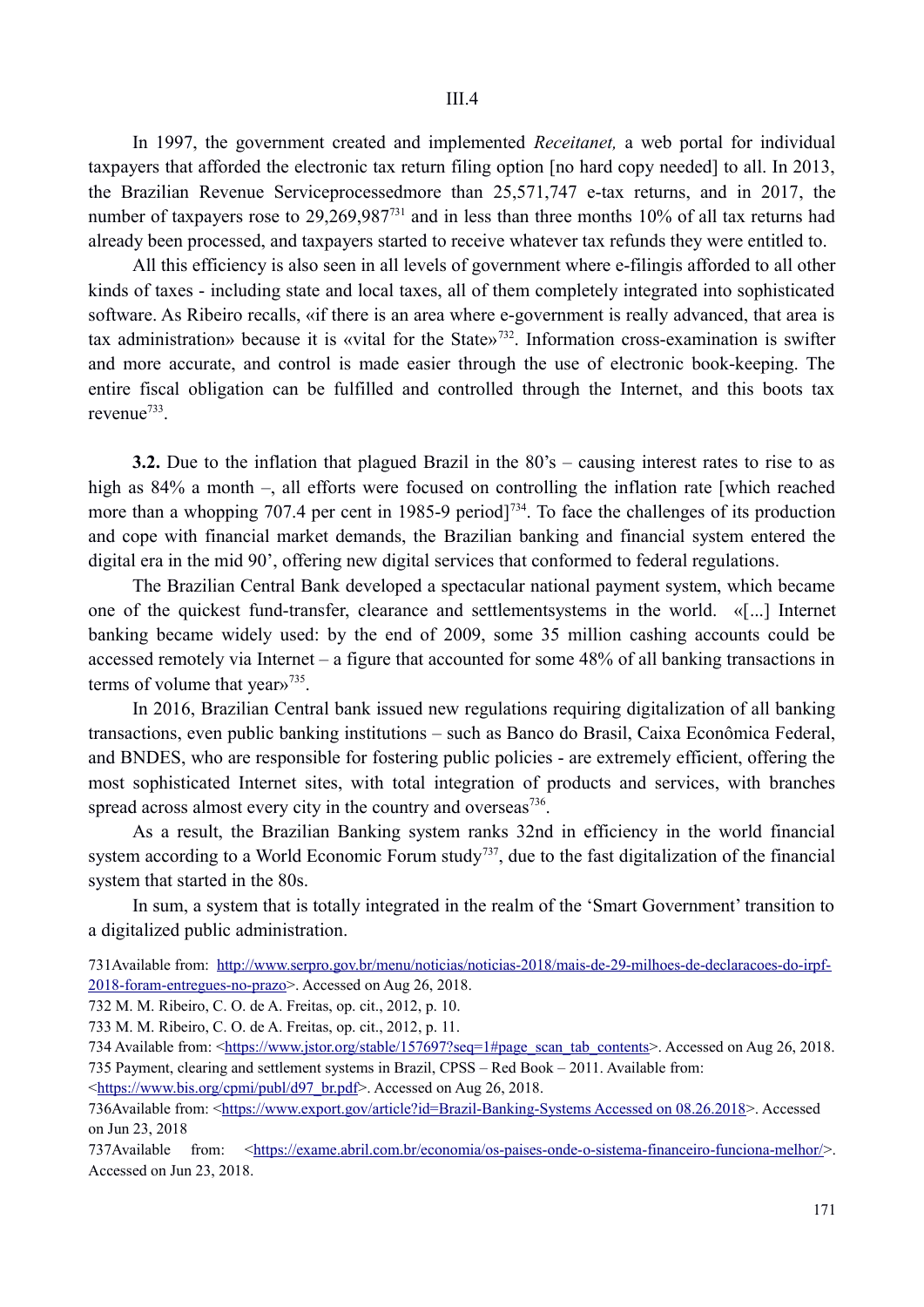**3.3.** Another area that deserves attention is the electoral area, as the Brazilian Constitution mandates a direct voting is to be in place as of 1988738. Brazil has developed incredible know-how in direct electronic elections – with modern software – «to ensure more transparency in the electoral process […] a symbol of credibility and democracy» [e-voting 739], thus guaranteeing direct political participation for the citizen.

In 2014, more than 140 million citizens were able to use e-voting for presidential elections, and the resultswere disclosed in a matter of hours the very same day. The same happened throughout the country for governor and mayor election, alongwith all the legislative representatives.

This successful experience in electronic elections, with e-voting machines, for the executive and legislative branches could easily be used to obtain civil society participation in the decisionmaking process in the social areas as well.

**4.** The Brazilian Constitution promulgated in 1988 establishes that healthcare is a social right740, as well as «a right for all, and a duty for the State, and shall be guaranteed by means of social and economic policies», which means that all 200 million Brazilians should have equal access to the public healthcare system [ranking as the largest public health system in the world $741$ ].

The approved federal healthcare system budget for 2018 was R\$ 130 billion and is expected to service more than 60% of poor – which depends solely on the public system *[SUS]* for primary care, and 90% for secondary and tertiary care.

In order to cope with this enormous duty, constitutionalistsconceived a unified healthcare system" [*Sistema Único de Saúde – SUS*] with a view to supervising and controlling medical procedures, products and substances of interest to healthcare and to participate in the production of drugs, equipment, personal and sanitation actions, among other things<sup>742</sup>. To achieve its objectives, several statutes were promulgated to regulate said unified healthcare system - *SUS743*.

738 BRAZIL. Federal Constitution, 1988. Article 14. The sovereignty of the people shall be exercised by universal suffrage and by the direct and secret voting, with equal value for all, and, according to the law. Available from:

 $\text{thtn:}/\text{www.stf.}$ jus.br/repositorio/cms/portalStfInternacional/portalStfSobreCorte\_en\_us/anexo/Constitution\_2013.pdf> . Accessed on Aug 26, 2018.

739Available from: <http://www.tse.jus.br/imprensa/noticias-tse/2014/Junho/conheca-a-historia-da-urna-eletronicabrasileira-que-completa-18-anos>. Accessed on Aug 26, 2018.

740Article 6. "Education, health, food, work, housing, leisure, security, social security, protection of motherhood and childhood, and assistance to the destitute are social rights, as set forth by this Constitution." Available from: <http://www.stf.jus.br/repositorio/cms/portalStfInternacional/portalStfSobreCorte\_en\_us/anexo/Constitution\_2013.pdf> . Accessed on Aug 20, 2018.

741 See: National Health Covenant. Available from:

<http://bvsms.saude.gov.br/bvs/publicacoes/pacto\_nacional\_saude\_mais\_medicos.pdf>. Accessed on Aug 26, 2018. 742 BRAZIL. Federal Constitution, 1988. Art. 200. […] It shall be incumbent upon the Unified Healthcare System, among other duties and as provided by law, to: […]. Available from:

<http://www.stf.jus.br/repositorio/cms/portalStfInternacional/portalStfSobreCorte\_en\_us/anexo/Constitution\_2013.pdf> . Accessed on Aug 26, 2018.

743 BRAZIL. Law No. 8,080 of September 19, 1990. This law provides on conditions necessary to promote, protect and recover health, as well as on the organization and the functioning of services applying thereto, and sets forth other actions that ought to be taken. Available from: <http://www.planalto.gov.br/ccivil 03/leis/L8080.htm>. Accessed on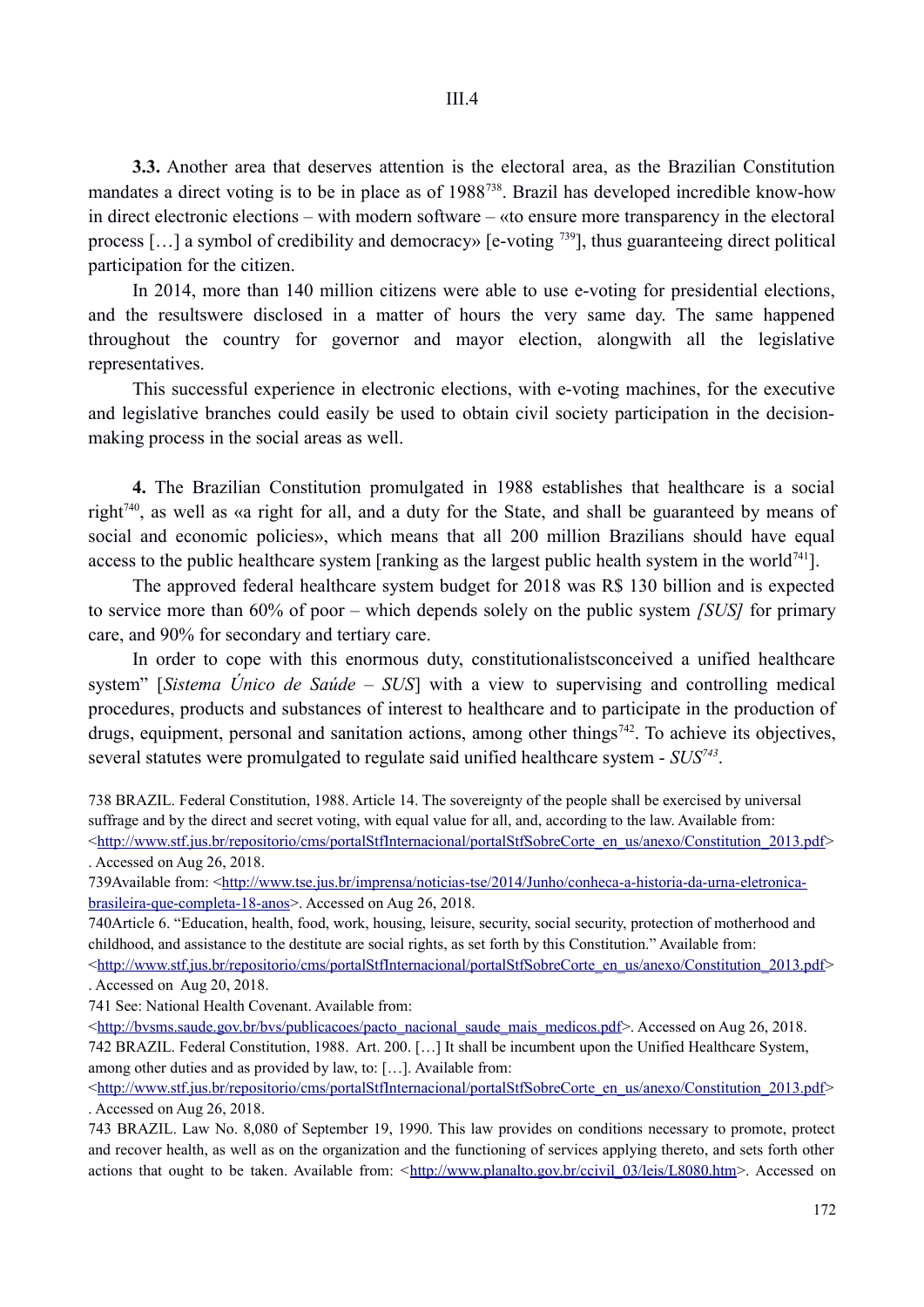Although Brazil spends  $9\%$  of its GDP in public healthcare<sup>744</sup>, these funds made available seem to never be enough. The major obstacles for better healthcare – an area in which it can mean the difference between life or death – are the lack of information and corruption.<sup>745</sup>. Currently, there are 5,530 public hospitals in Brazil, with 336,941 hospital beds, including intensive care, for hospital entry – a figure that includes all federal, state and municipal hospitals, as well as emergency care units<sup>746</sup>.

**4.1.** The Unified Healthcare System government portal enables access to e-*SUS747*, a kind of software that was developed to collect, simplify, manage and use healthcare information, aiming at the integration of healthcare professionals and the population. e-*SUS* includes e-*SUS-AB748*, which is an integrated system of primary healthcare for all the municipalities in Brazil that was developed to modernize and restructure all the information system, aiming at the improvement of healthcare provided to the population<sup> $749$ </sup>.

The healthcare system includes a branch for the primary healthcare, family doctors, specialists, pharmacy, laboratories, home care, daycare, and Hospital Care with a Hospital Database – HIS – [Hospital Information System]. All units should be computerized to enable access to electronic medical records [*PEP – Prontuário Eletrônico do Paciente*].

Although e-SUS represents great improvement in the healthcare system, government investments in IT, equipment and training personnel have been neither sufficient nor proportional to the needs of the population. Despite the efforts to implement e-SUS, in reality the conclusion is dramatic: «Brazil is far from a true e-healthcare system, hence the importance of developing a clear and complete strategy for the sector»750.

Aug 26, 2018.

BRAZIL. Law No. 8,142 of December 28, 1990. This law provides on community participation in management of the Unified Healthcare System (SUS) and on intergovernmental transfer of funds intended for healthcare, and sets forth other actions that ought to be taken. Available from: <http://www.planalto.gov.br/ccivil\_03/LEIS/L8142.htm>. Accessed on Aug 26, 2018.

BRAZIL. Decree No. 7,508 of June 28, 2011. This decree regulates Law No. 8,080 of September 19, 1990, so as to provide on the organization of the Unified Healthcare System (SUS), the planning of healthcare, the assistance to health and the inter-federal coordination, and sets forth other actions that ought to be taken. Available from: <http://www.planalto.gov.br/ccivil\_03/\_Ato2011-2014/2011/Decreto/D7508.htm>. Accessed on Aug 26, 2018.

744Available from:  $\leq$ https://www.theatlantic.com/health/archive/2014/05/the-struggle-for-universalhealthcare/361854/>. Accessed on Aug 26, 2018.

745 T. C. Marinho, op. cit., 2017, p. 14. Author´s translation

746 Available from: <http://www.conass.org.br/consensus/numero-de-hospitais-brasil-sus/>. Accessed on Aug 26, 2018. 747 Available from: <http://www2.datasus.gov.br/ESUSHOSP/>. Accessed on Aug 26, 2018.

748Available from: <http://bvsms.saude.gov.br/bvs/saudelegis/gm/2013/prt1412\_10\_07\_2013.html>.AccessedonAug 26, 2018.

749 J. P. Alves, Í. V. A. Diniz, K. T. G. França, L. M. da Silva, C. S. Martiniano, *Avanços e Desafios na Implantação do e-SUS-Atenção básica*, 2018, p. 3. Available from:  $\leq$ http://www.editorarealize.com.br/revistas/conbracis/trabalhos/TRABALHO\_EV071\_MD4\_SA7\_ID788\_15052017202 831.pdf>. Accessed on Aug 26, 2018. Author´s translation

750 R. M. E Sabbatini, *e-Saúde,* in P. T. Knight, C. C. C. Fernandes, M. A. Cunha, *E-Desenvolvimento no Brasil e no mundo* – subsídios e programa e-Brasil. Camara-e.net - Câmara Brasileira de Comércio Eletrônico - YENDIS, 2007, p. 751. Available from: <http://www.sabbatini.com/renato/papers/e-saude.pdf>. Accessed on Aug 26, 2018. Author´s translation.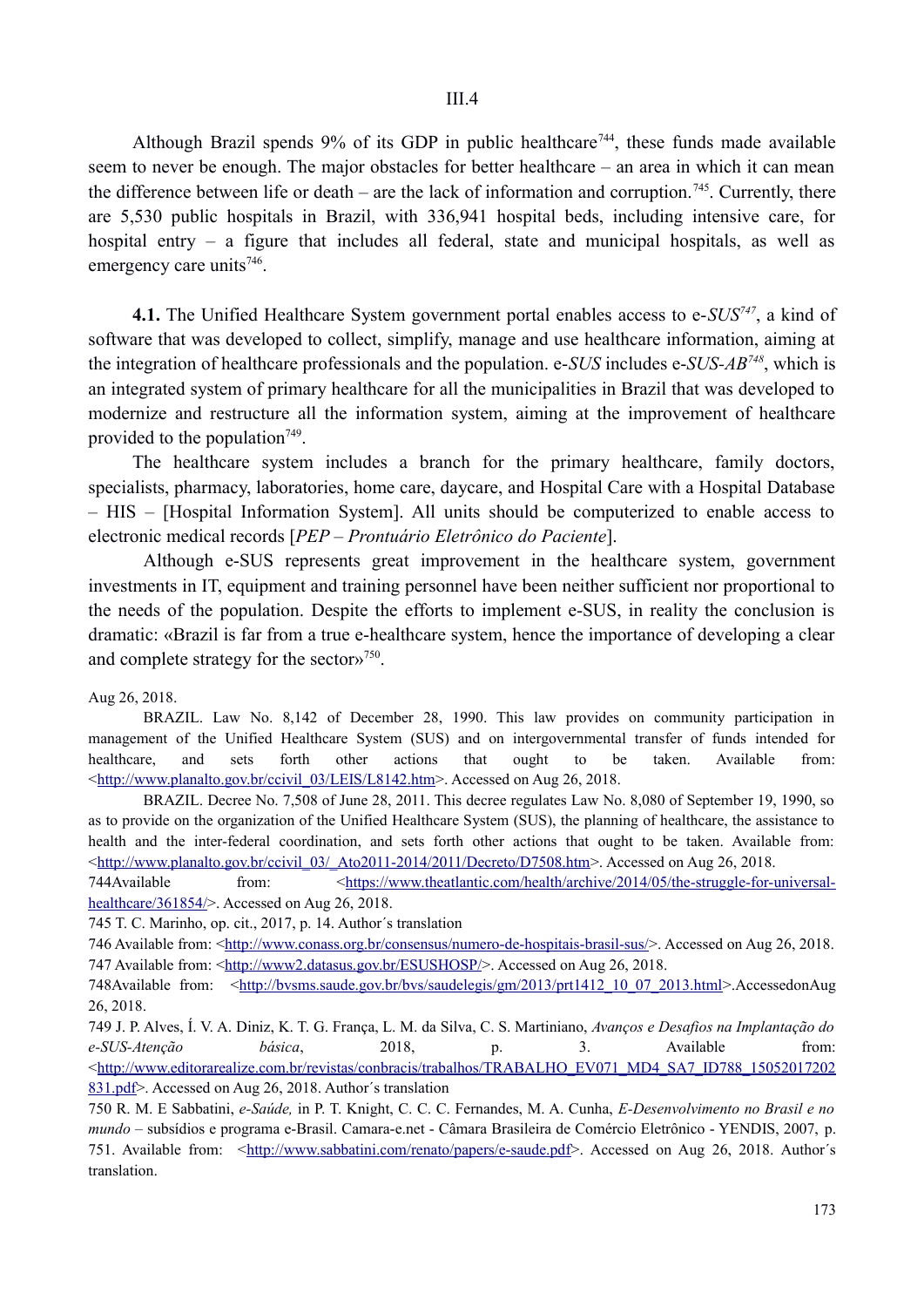**4.2.** Although Brazil spends more than 9% of its PPP in healthcare<sup>751</sup>, the level of dissatisfaction in its population is very high, and we can point out many reasons, starting with the size of the Brazilian territory and infrastructure deficiency, as well as a lack of trained healthcare professionals, «corruption and inefficiency»<sup>752</sup>, all of which could certainly be minimized through the effective implementation of e-health in the public sector  $753$ .

Implementation of e-healthcare through e-SUS would certainly help to improve the healthcare system, but «medical care has been one of the last areas to have adopted the modern ITC in its routines and proceedings. One of the main causes for this delay is the cultural obstacle represented by healthcare professionals, who until just recently still ignored or were refractory to such progress»754.

Another major problem for implementing e-health is the lack of a computerized structure in the healthcare system – only 52% of SUS units have computers and only 36,7% have access to the Internet<sup>755</sup>–, as well as hardware and software incompatibility. More investment in SUS unit computerization and proper personnel training [to ensure proper use of the new technology made available] is needed to overcome the first implementation stage of the process 756.

Another challenge is to provide clear and accountable information, allowing its integration and sharing, which is the foundation for an efficient e-health system. Healthcare webportals do not provide objective data, and the information provided is not sufficient to make the population aware of its rights<sup>757</sup>.

One of the most common complaints of the population is the lack of primary assistance in public hospitals. Users of the healthcare system never know if or when the doctor will be there for assistance or surgery, and if or when they will receive treatment or prescribed medicine. There are never enough hospital beds for patients, and it is not uncommon to see people receivingmedical treatment in chairs, at the hall entrance or corridors of the public hospitals. There is no therapy offered for terminal patients, who are invariably sent back hometo die with their family, devoid of either assistance or dignity.

Moreover, the amount of waiting time prior to surgery is a serious complaint.According to the Federal Medical Counsel, in 2017, there were more than 900,000 Brazilians in the waiting list for

751 Available from: <http://agenciabrasil.ebc.com.br/economia/noticia/2017-12/gastos-com-saude-crescem-mesmoem-meio-crise-e-atingem-91-do-pib>. Accessed on Aug 26, 2018.

752 T. C. Marinho, op. cit., 2017, p. 9. Author´s translation

754 R. M. E Sabbatini, op. cit., 2007, p. 741. Author´s translation

755 J. P. Alves, Í. V. A. Diniz, K. T. G. França, L. M. da Silva, C. S. Martiniano, op. cit., 2018, p. 3.

756 E.H. DINIZ, *O governo eletrônico no Brasil,* Revista de Administração Pública. Rio de Janeiro, 2009. Available from: <http://www.scielo.br/scielo.php?pid=S0034-76122009000100003&script=sci\_abstract&tlng=pt>. Accessed on Aug 26, 2018.

757There are many proposal under discussion to alter the law that regulates health system, to open information concerning the lines for treatment. See: Projeto de Lei do Senado (PLS) nº 192, de 2018. Available from:  $\lt$ https://www25.senado.leg.br/web/atividade/materias/-/materia/133007>. Accessed on Aug26, 2018.

See also Senate Bill (PLS) nº 393 of 2015. Available from:  $\lt$ https://www12.senado.leg.br/noticias/audios/2017/08/transparencia-em-fila-de-cirurgia-vai-acabar-com-privilegiosno-sus-diz-otto-alencar>. Accessed on Aug 26, 2018.

<sup>753</sup> J. P. Alves, Í. V. A. Diniz, K. T. G. França, L. M. da Silva, C. S. Martiniano, op. cit., 2018, p. 5.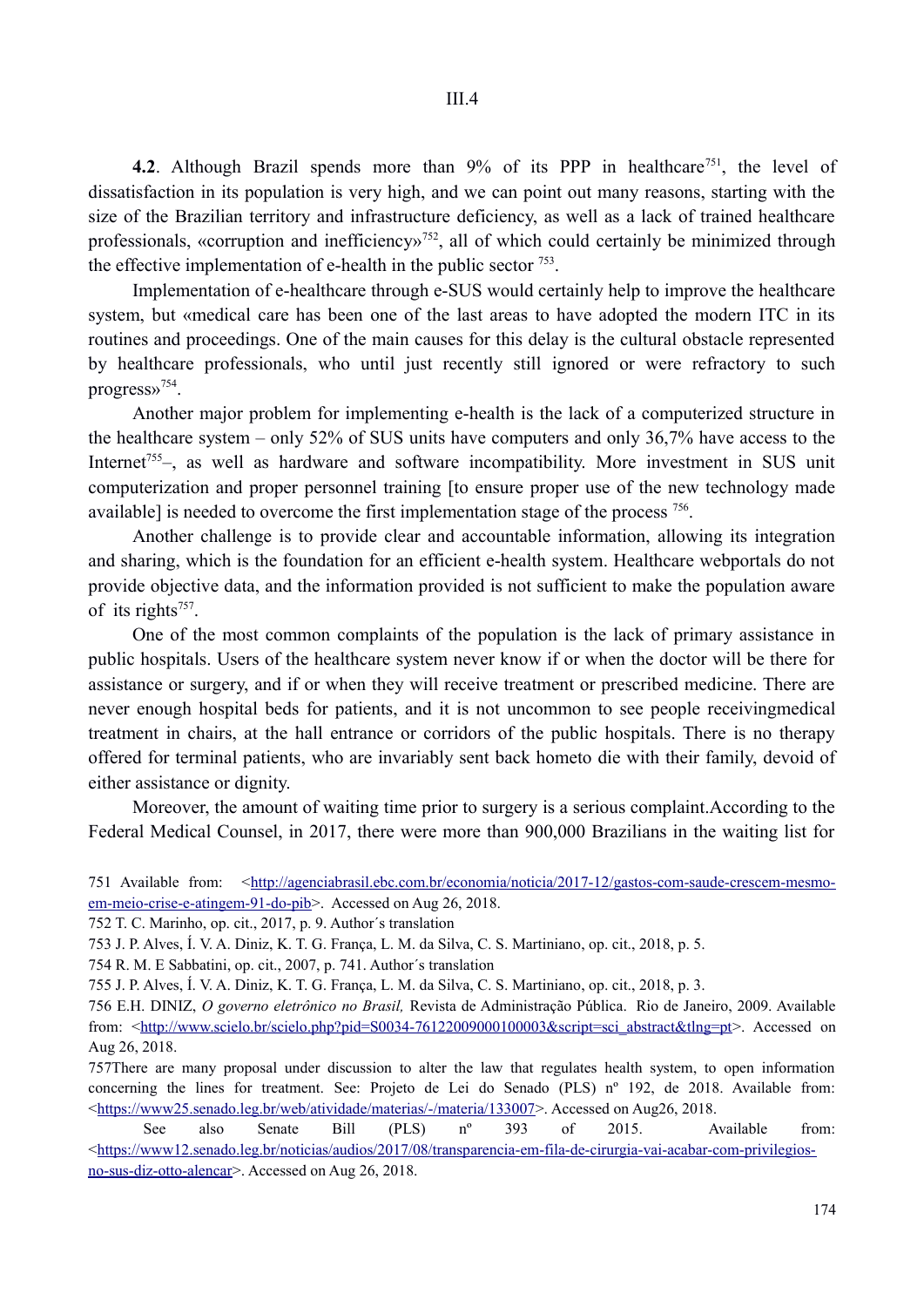different types of surgery with no expected date in sight. Although patient position in line can be known, the information provided by healthcare web portalsis totally insufficient for it does not provide either clear information on the expected waiting time or scheduled medical procedures. People end up passing while still in the waiting list before getting to undergo the procedure needed758.

The Federal Government implemented a healthcareregulation systemcalled *SISREG759* aiming to integrate, organize and discipline the waiting lines for primary assistance, hospital admission and surgeries [available in all three levels of health units]. The idea was that a patient would be able tokeep track of their position in the line through an app *[Meu Digi SUS].* However, in reality the system is not available for all units, as it covers less than 1/3 of all municipalities, with only 204 ambulatorial regulation centers and 19 hospital regulationcenters – which is not enough to meet demand<sup>760</sup>. Furthermore, as there is no control or supervision, healthcare units do not respect the lines. The system ends being unreliable, as the number of lawsuits filed has shown.

Regulation should be more stringent specifically for cancer treatment, as federal Law  $12,732/12$  stipulates a 60-day deadline to start treatment<sup>761</sup>. However, in 2014, only in the state of Rio de Janeiro over 500 individuals had been waiting for more than a year for treatment. The Brazilian Department of Justice *[Ministério Público]* sued the federal, state and local governments seeking proper enforcement of the law and calling for organized waiting lines and proper treatment<sup>762</sup>

It is also not clear why some surgery lines run faster than others. Sometimes patients in need of a knee surgery may wait longer than those who need backbone surgery, with neither explanation nor accurate information being given. This single example shows that the lines are not managed in a clear or transparent way, favoring corruption and fraud. Frequent scandals involving surgery lines, even in transplant lines, exposes the scenario<sup>763</sup>.

Another huge problem involves medicine procurement in public hospitals<sup>764</sup>, which involves a lack of transparency in the system. The Federal Government issues a list of medicines that are to be dispensed in public hospitals and public pharmacies.Until 2010, there were only 500 basic drugs in the list. In 2017, this number rose to 869 different drugs as included in the list 765. It is not unusual to seelawsuits being filed in order to receive the medication prescribed by public hospital doctors

760Available from: <http://www2.datasus.gov.br/DATASUS/index.php?acao=11&id=30430>. Accessed on Aug 26, 2018.

761 Available from: <http://www.planalto.gov.br/ccivil 03/ ato2011-2014/2012/lei/l12732.htm>.Accessed on Aug 26, 2018.

762 See Public Civil Action. Case No. 00067445-1.2014.4.02.51.01. 15th Federal Court in Rio de Janeiro. Available from:  $\frac{\text{http://procweb.jfri.jus.br/portal/consulta/rescosproc asp>}}{$ . Accessed on Aug 26, 2018.

763 Available from: <https://g1.globo.com/rj/rio-de-janeiro/noticia/desvio-de-dinheiro-do-into-prejudica-milhares-depacientes-que-esperam-por-uma-cirurgia-na-unidade-de-saude.ghtml>. Accessed on Aug 26, 2018.

764Available from: <http://portalarquivos2.saude.gov.br/images/pdf/2017/maio/26/1.a-Banco-Mundial-Eficiencia-do-Gasto-com-Saude-CIT.pdf>. Accessed on Aug 26, 2018.

765Available from: <http://portalfns.saude.gov.br/ultimas-noticias/1727-ministerio-da-saude-publica-nova-lista-demedicamentos-essenciais-para-o-sus>. Accessed on Aug 26, 2018.

<sup>758</sup> Available from: <https://portal.cfm.org.br/index.php?option=com\_content&view=article&id=27314:crise-no-susbrasil-tem-mais-de-900-mil-cirurgias-eletivas-represadas&catid=3>. Accessed on Aug 26, 2018.

<sup>759</sup>Available from: <https://www.servicos.gov.br/servico/cadastrar-se-no-sistema-de-regulacao>. Accessed on Aug 26, 2018.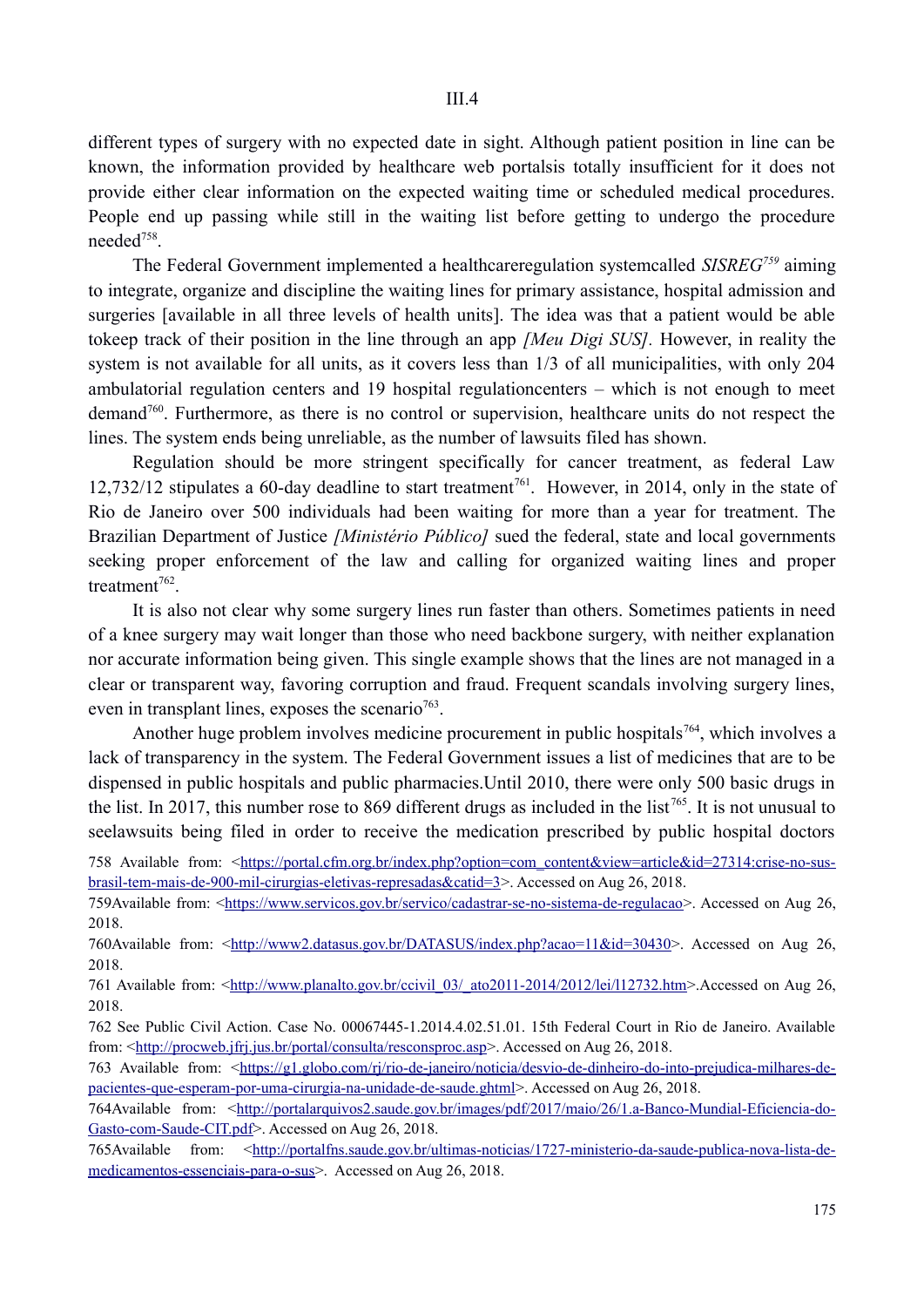[medicine included in the list but not available to be delivered to patients, with no neither reasonable nor timely justification being given].

The implementation of e-health would help to improve the efficiency and transparency in the public healthcare system, but it would depend more than anything on political will to invest on IT and infrastructure<sup>766</sup>, as has already been done in other areas of government.

**4.3.** Albeit created in 2011 as an «ambitious project» to give each citizen a National Healthcare Card, a personal digital identification health card allowing identification and use of the healthcare system<sup>767</sup>, until today the population is not aware of the importance of the using the SUScard.

The implementation of the e-health card would bring benefits in terms of management and planning to the whole healthcare system, allowing its reorganization, with more efficiency and accountability, permitting the interconnection of information on doctor appointments and surgery, as well as medication prescription and medical e-files.

Improvement of the healthcare system depends on total integration of the e-health card at all levels of healthcare: federal, state and municipal<sup>768</sup>. It is impossible to understand why a country that has had a taxpayer identification card [CPF] for each citizen since 1996 has so much difficultyin implementing a similar card in its healthcare system.

**4.4.** Medical e-files *[PEP – Prontuário Eletrônico do Paciente]* represent a major evolution in e-health as they can store all of a patient's medical data, laboratory tests, clinical assistance, diagnoses, and treatment; plus, they can be sharedby doctors and hospitals, regardless of distance or patient location. Another advantage is that they prevent medical procedure and test result duplicity and are thus an excellent, cost-saving tool.

Although federal law mandates the use of electronic healthcare records, said useis still a dream in Brazil. Studies show that medical e-files are effectively used in «less than 1% of Brazilian hospitals»769.

Unbelievable as it may seem, in Brazil, in 2018, patient healthcare records are still hand written, unavailable, incomprehensible, and subject to fraudulent alterations. Just as is the case with hospital formsand medical prescriptions, both filled out on paper, by hand and subject to all sorts of damage and inaccuracy. Bills designed to improve the use of electronic files are still in Congress<sup>770</sup>, pending approval, without urgency, despite the fact that they would bring substantial benefits, affordingquality, organization, safety, and efficiency to the whole system. Sabbatini believes that «In the future, we hope that the core for e-health development in Brazilwill come with web-based medical e-files»771.

<sup>766</sup> R. M. E. Sabbatini, op. cit., 2007, p. 752.

<sup>767</sup> R. M. E. Sabbatini, op. cit., 2007, p. 747.

<sup>768</sup> R. M. E. Sabbatini, op. cit., 2007, p. 757.

<sup>769</sup> R. M. E. Sabbatini, op. cit., 2007, p. 743. Author´s translation.

<sup>770</sup>Available from: <https://www12.senado.leg.br/noticias/materias/2018/04/03/aprovada-digitalizacao-deprontuarios-medicos-em-hospitais>. Accessed on Aug 26, 2018.

<sup>771</sup> R. M. E Sabbatini, op. cit., 2007, p. 755.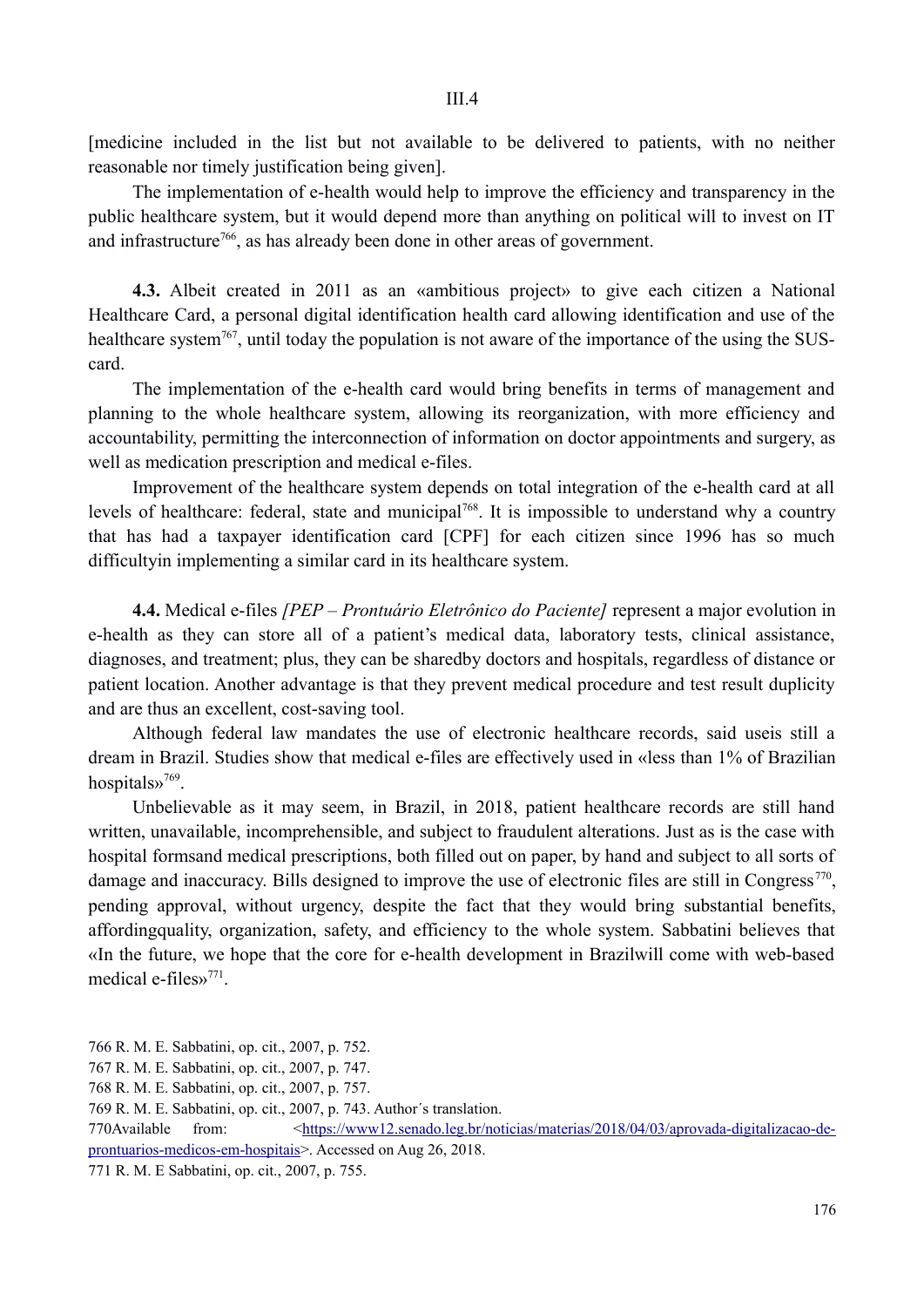**4.5.** As we mentioned above, most public healthcare users in Brazil are among the poor [invariably illiterate individuals, considering that more than 7% of the Brazilian population has no access elementary education, a percentage that rises to 13,8%772 in the northeast region]. This factor contributes tremendously to the lack of civil engagement in the decision- making process. Poor people don't participate. They are either not heard or heard only when the consequences are serious and get the attention of big media – namely, when people die because of lack of assistance.

To make matters even worse, we now see the rise of a social phenomenon called «digital exclusion», which is the inability to access the Internet and digital technology due to the high cost of equipment773and to use sophisticated technology. As only 69,3% of households in Brazil have Internet access [roughly 48,1 million households], we can infer that the population has limited access to e-government web portals and will be even farther from any information at all, a fact that will cause even greater social exclusion.

This means that the e-Government project demands not only public investment in technology within the administrative branch but also the provision of public computers and Internet access to poor communities to make e-government accessible to the population<sup> $774$ </sup>.

Popular participation could easily be achieved at all levels of government through direct participation in public hearings, referenda and plebiscites – tools already afforded by the Brazilian constitution<sup>775</sup>.

There is also a provision requiring popular participation in the *SUS* Management Board on federal Law 8,142/90776, a provision that could enable public policy control and supervision. Cruz emphasizes that reinforcing social participation in public healthcare policy-making will be valued as a political decision, affording power to allow growth in the universalization and equal access to healthcare, thus constituting a great opportunity for the active and creative insertion of the population in the promotion of public healthcare $^{777}$ .

The reality is that popular participation and control are not effective due to lack of information and multiple conflicting interests that subtract power from society.778

In short, we could conclude that it is urgent to find a way to give voice to the poorto improve citizen engagement, participation and community collaboration. The mechanisms for effective popular participation, whether legal or technological, already exists in Brazil, and it is now up to politicians to decide whether they want to enable democratic participation by disclosing forthcoming policies and giving the opportunity for comments.

<sup>772</sup>Available from: <http://agenciabrasil.ebc.com.br/educacao/noticia/2017-12/taxa-de-analfabetismo-no-pais-nafaixa-de-15-anos-ou-mais-foi-de-72-em-2016>. Accessed on Aug 26, 2018.

<sup>773</sup> M. M. Ribeiro, C. O. de A. Freitas, op. cit., 2012, p.11.

<sup>774</sup> F. S. O. S. Bonelli, op. cit., 2014, p. 33.

<sup>775</sup> BRAZIL. Federal Constitution, 1988. Article 14. The sovereignty of the people shall be exercised by universal suffrage and by the direct and secret voting, with equal value for all, and, according to the law, by means of: I – plebiscite; II – referendum; III – people's initiative. Available from:

<sup>&</sup>lt;http://www.stf.jus.br/repositorio/cms/portalStfInternacional/portalStfSobreCorte\_en\_us/anexo/Constitution\_2013.pdf> . Accessed on Aug 26, 2018.

<sup>776</sup> Available from: <http://www.planalto.gov.br/ccivil\_03/LEIS/L8142.htm>. Accessed on Aug 26, 2018.

<sup>777</sup> Available from: <http://www.scielo.br/pdf/sausoc/v21n4/v21n4a25.pdf>. Accessed on Aug 26, 2018.

<sup>778</sup> Available from: <http://www.scielo.br/pdf/sdeb/v37n96/16.pdf>.Accessed on Aug 26, 2018.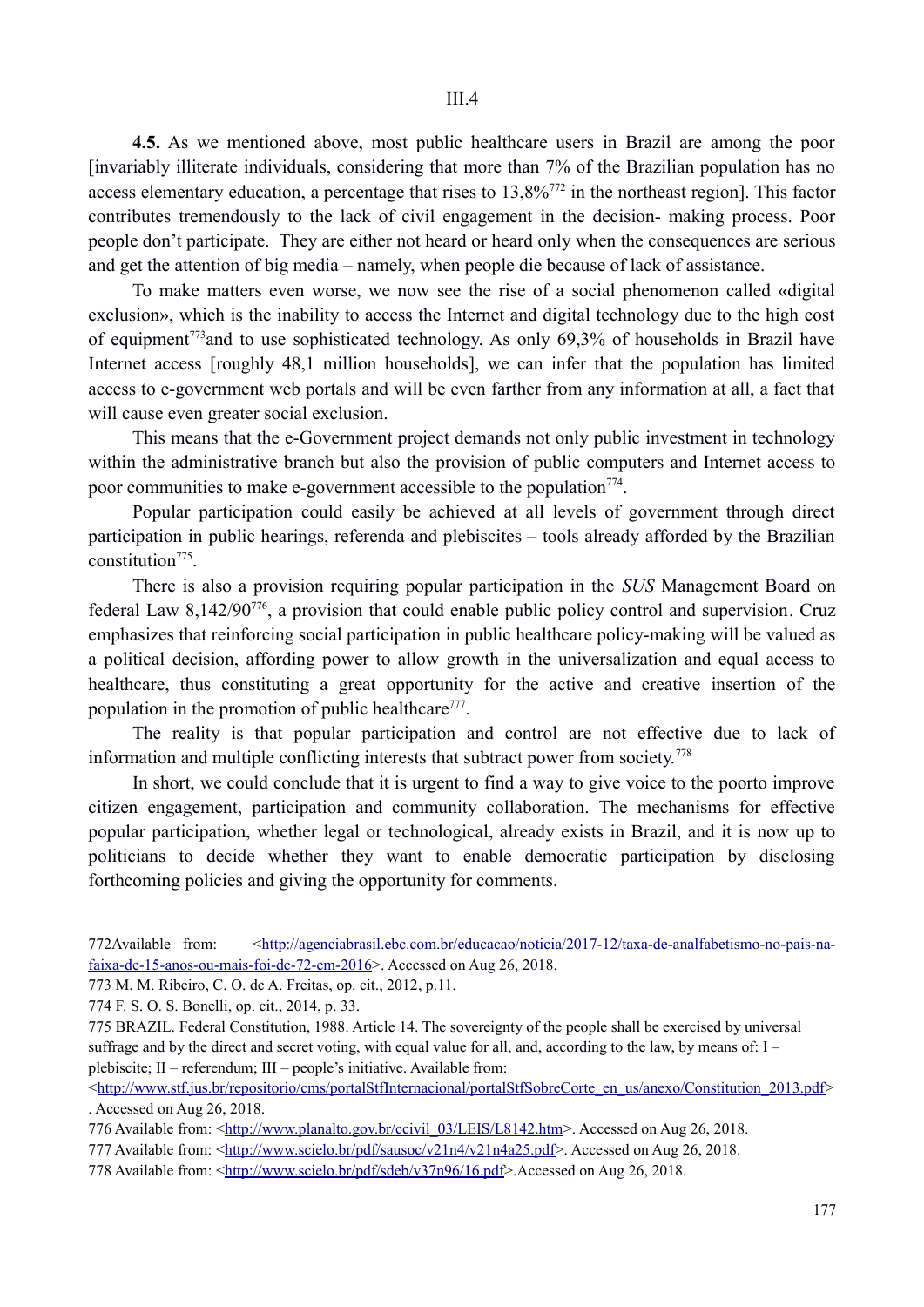**4.6.** The big challenge imposed by digitization lies on the protection of privacy. It yet remains to see whether the Brazilian government is taking appropriate measures to protect the privacy of all digitized data [data that includes personal data, especially under the due process law clause, which requires that due notice to be given to parties involved].

In fact, there isa massive amount of digitized data – produced by the public health system and the judiciary system – that is currently available for public scrutiny, research and reuse all over the world. As BIG DATA is not subjected to either international border or jurisdiction limits, it is important to develop measures to ensure its confidentiality.

Medical e-files call for much attention, especially in terms of privacy, security and ethical issues involving the use of open data [just as is the case in any other field]. The basic precautions such as providing username and password to login into the system and have access to the health information ought to be taken.

**5.** Although the last decade has seen much improvement ine-government, the great deficit in the social area, especially in the healthcare system, where poor people have been suffering directly from the inefficiency and lack of transparency, has made it necessary for citizens to go to court to secure their rights through injunctions, orders and explanations for lack of treatment.

When the first cases reached the Supreme Court, the court held that fundamental rights had not been afforded to those entitled to them and that Government could refrain from meeting its obligation to provide healthcare to citizens, as mandated by article 196 of the Brazilian Constitution<sup>779</sup>. This reliance on courts and judicial means for addressing these matters became known as healthcare judicialization.

According to the National Board of Justice *[Conselho Nacional de Justiça]*, in 2016, there were more than 1,346,931 pending cases involving healthcare. In 7 years, there was a 1,300% increase in the number of lawsuits of the cases involvingdrug dispensing, a situation that made it necessary for the government to create the National Health Forum in the Justice system<sup>780</sup> to monitor these lawsuits and diagnose the deficiencies in SUS through studies geared toward the development of solutions designed for improving the healthcare system. Healthcare comities were created, and federal courts have become specialized in healthcare cases<sup>781</sup>.

779 'This court has already ruled that, despite the merely programmatic nature of art. 196 of the Federal Constitution, the State cannot refrain from complying with its duty to make available the means necessary for full enjoyment of the right to healthcare by citizens. Accordingly, due attention ought to be given to the following summary of the individual ruling entered by Justice Celso de Mello in extraordinary appeal (RE) no. 271,286: 'The right to healthcare is not only a fundamental right afforded to all individuals but also a constitutional consequence inseparable from the right to life. Public authorities, regardless of their institutional rank within the organization of the Federal Republic of Brazil, cannot ignore problems affecting an individual's health without engaging – even through omission - in a shameful unconstitutional behavior.' Available from:  $\langle \frac{http://redir.stf.jus.br/paginadorpub/paginador.jsp?}\rangle$ docTP=AC&docID=335538>. Accessed on Aug 26, 2018.

780Available from: <http://www.cnj.jus.br/busca-atos-adm?documento=2831http://www.cnj.jus.br/programas-eacoes/forum-da-saude>. Accessed on Aug 26, 2018.

781 National Council of Law (BR). Resolution No. 238 of September 6, 2016. This law provides on the creation and maintenance of State Healthcare Councils by Trial Courts and Federal Regional Courts, as well as on the creation of specialized trial courts in cities having more than one tax court. Available from:  $\lt$ http://www.cnj.jus.br/busca-atosadm?documento=3191 >. Accessed on Aug 26, 2018.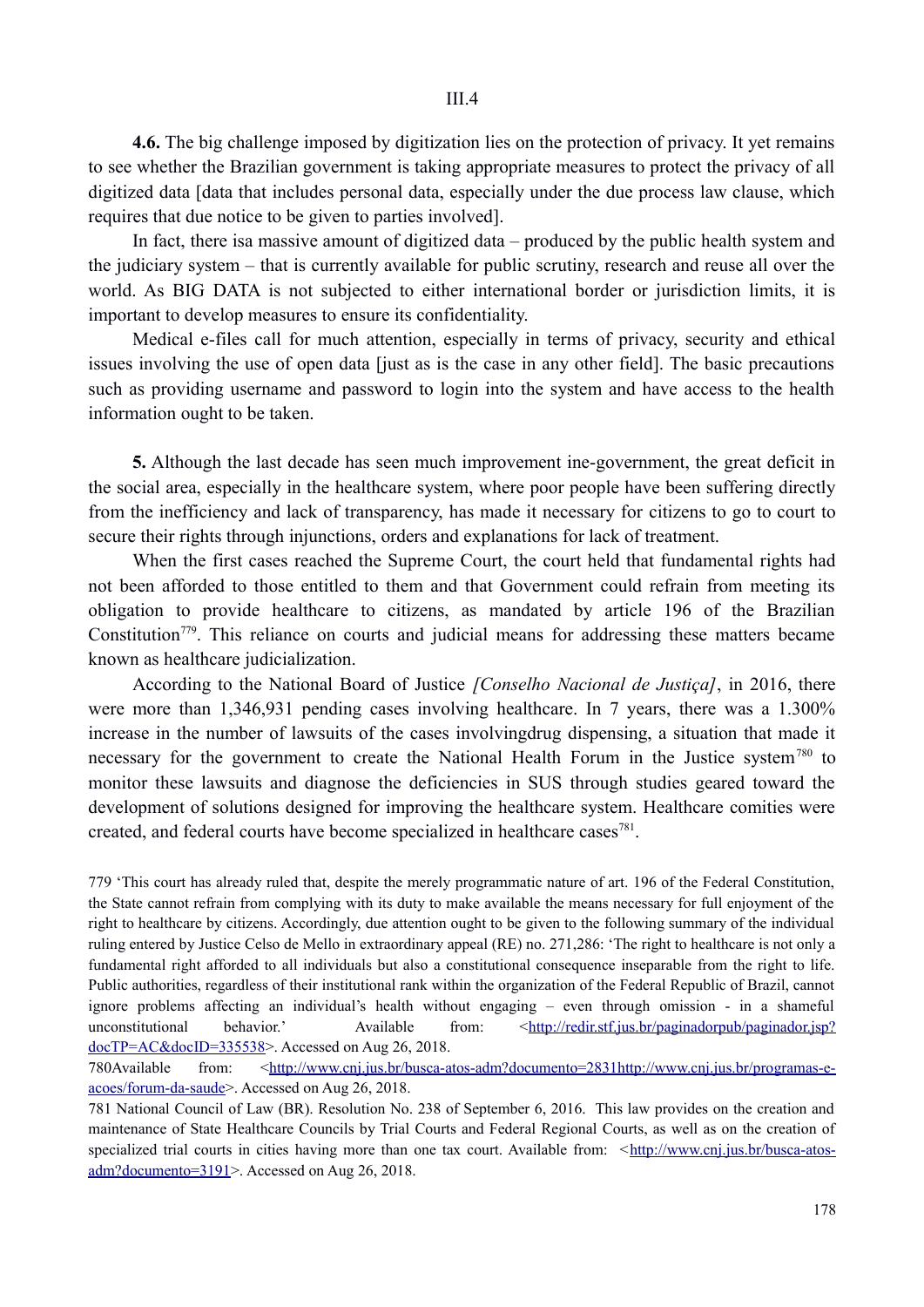Statistics show that the judicial branch of power has become the actual manager of public healthcare policies through the issuance of preliminary injunctions. Again, the Supreme Court ruled in favor of the citizens, holding that the judicial branch can rule on the implementation of the healthcare system, and that by doing so no infringement of the system of checks and balances results [separation of the branches of power clause]<sup>782</sup>.

The vast majority of cases involve individual rights and seek the provision of medicine or treatmentby public hospitals. The endless lines for surgery and hospital admission are questioned. The scenario was so dramatic that the Supreme Court ruled that all the three levels of government, federal, state and municipal are jointly and severally liable for healthcare<sup>783</sup>.

Considering the tremendous quantity of individual healthcare cases and the collective interest involved, the Supreme Court is now deciding whether the Brazilian department of Justice has the standing to file class actions involving healthcare<sup>784</sup>. Said court is also deciding whether the judicial branch of power can or not control government expenditure on healthcare when the Constitution requires that state and local authorities allocate a minimum percentage of public funds<sup>785</sup> for public healthcare actions and services.

To deal with the judicialization phenomenon, the judicial branch had to readapt its systems, as the new code of civil procedure mandates all the judicial files are to be digitized. Since 2015, computer programs have been developed to improve the administration of justice.

782 BRAZIL. Supreme Court. Bill of Review on Suspension of a Preliminary Injunction (SL-AgR) No. 47/PE. Reporter: Justice Gilmar Mendes. Plenary. Brasilia, April 30, 2010. SUMMARY: Suspension of a Preliminary Injunction. Bill of Review. Public health. Fundamental social right. Art. 196 of the Federal Constitution. Public hearing. Unified Healthcare System (SUS). Public policies. Judicialization of the right to healthcare. Separation of the branches of power. Parameters for judicial resolution of concrete cases involving the right to healthcare. Joint responsibility of entities of the Federation in matters concerning health. Mandate to regularize the services provided by a public hospital. No evidence of serious lesion to public order, to the economy, to health and public security. Possible reverse damage. Bill of Review denied. Available from: <http://redir.stf.jus.br/paginadorpub/paginador.jsp?  $docTP=AC&docID=610254>$ . Accessed on Aug 26, 2018.

783See the *leading case* (Theme 793 of STF decisions): EXTRAORDINARY APPEAL. CONSTITUTIONAL AND ADMINISTRATIVE SUBJECT MATTER. THE RIGHT TO HEALTHCARE. MEDICAL TREATMENT. JOINT RESPONSIBILITY OF ENTITIES OF THE FEDERATION. GENERAL REPERCUSSION ACKNOWLEDGED. REAFFIRMATION OF CASE LAW. Proper medical treatment for those who need it is one of the duties of the State, as it constitutes a responsibility for entities of the Federation. Defendants may be any one of such entities either severally or jointly. Available from: <http://www.stf.jus.br/portal/jurisprudenciaRepercussao/verAndamentoProcesso.asp? incidente=4678356&numeroProcesso=855178&classeProcesso=RE&numeroTema=793>. Accessed on Aug 26, 2018. 784 Available from:  $\langle \frac{http://www.stf.jus.br/portal/jurisprudenciaRepercussao/verPronunciamento.asp?}\rangle$ pronunciamento=3307461> Accessed on Aug 26, 2018.

785 BRAZIL. Supreme Court. Extraordinary Appeal (RE) No. 858,075/RJ. Reporter: Justice Marco Aurelio. Brasilia, June 16, 2015. SUMMARY: BUDGET – PROVISION OF MINIMUM FUNDS FOR HEALTHCARE – JUDICIAL CONTROL – SEPARATION OF THE BRANCHES OF POWER – SCOPE OF ART. 2, ART. 160, SOLE PARAGRAPH, ITEM II, AND ART. 198, PARAGRAPHS TWO AND THREE OF THE PERMANENT TEXT, AND ART. 77, ITEM III, PARAGRAPHS THREE AND FOUR OF THE FINAL AND TRANSITIONAL PROVISIONS OF THE FEDERAL CONSTITUTION OF 1988 – EXTRAORDINARY APPEAL – GENERAL REPERCUSSION ACKNOWLEDGED. Available from: ˂http://www.stf.jus.br/portal/jurisprudencia/listarJurisprudencia.asp?s1=%28RE %24%2ESCLA%2E+E+858075%2ENUME%2E%29+OU+%28RE%2EPRCR%2E+ADJ2+858075%2EPRCR%2E %29&base=baseRepercussao&url=http://tinyurl.com/q3nvgsn>. Accessed on Aug 26, 2018.